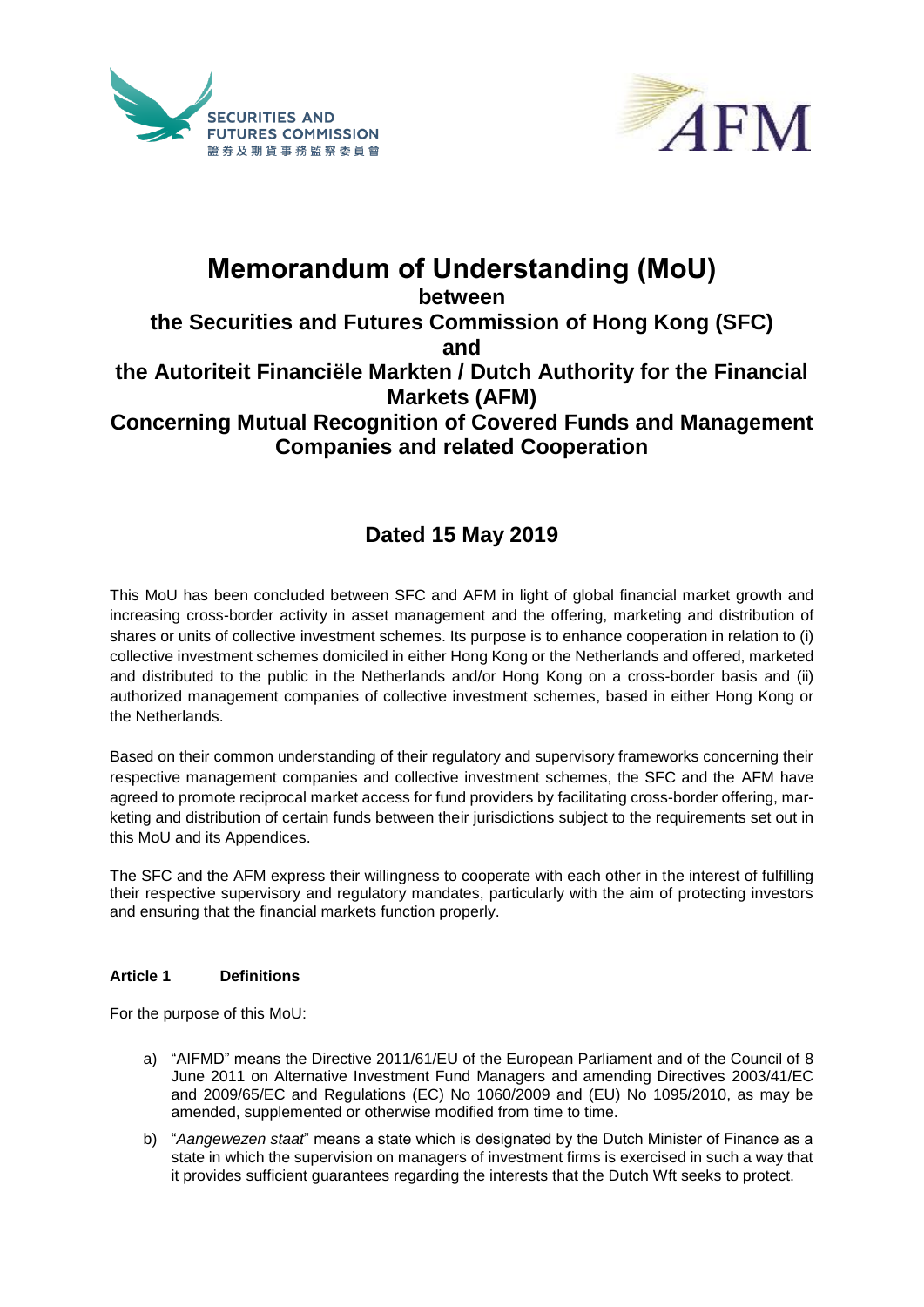- c) "Authority" or "Authorities" means the Securities and Futures Commission (SFC) and/or the Autoriteit Financiële Markten (AFM), including their possible successor(s).
- d) "*Besluit aangewezen staten Wft"* means the Dutch Decree on designated states under the Wft as may be amended or otherwise modified from time to time.
- e) "Bgfo" means the Dutch Decree on Conduct of Business Supervision of Financial Undertakings under the Wft (*Besluit Gedragstoezicht financiële ondernemingen Wft*) as may be amended or otherwise modified from time to time.
- f) "Covered Entities" means Covered Funds and/or Covered Management Companies including Persons employed by, or given the authority to act on behalf of, such entities who are licensed, registered or regulated by the Authorities.
- g) "Covered Fund" means Dutch UCITS or Hong Kong CIS authorized or seeking authorization on a cross-border basis in accordance with Article 3 of this MoU.
- h) "Covered Management Company" means a Dutch Management Company or a Hong Kong Management Company including Persons (employed by, or given the authority to act on behalf of, such entity) who are licensed or authorized by the relevant Authority to manage Covered Funds and meet the applicable conditions as set out in Appendix B to this MoU.
- i) "Cross-border On-site Visit" means any visit in the context of this MoU by one Authority to the premises of a Covered Entity located in the other Authority's jurisdiction, for the purposes of ongoing supervision.
- j) "Data protection safeguards" means the Administrative Arrangements for the transfer of personal data between each of the EEA Authorities and each of the non-EEA Authorities.
- k) "Domestic laws and regulations" means any laws, ordinances and other regulations or requirements applicable to the Authorities and/or Covered Entities in each Authority's jurisdiction.
- l) "Dutch UCITS" means UCITS (as defined under [dd] below) domiciled in the Netherlands.
- m) "Emergency Situation" means the occurrence of an event that could materially impair the financial or operational condition of a Covered Entity, the investors of Covered Funds or the proper functioning of the financial markets.
- n) "Enforcement Actions" or "Enforcement Purposes" means an action or purpose referred to in paragraph 10(a) of the IOSCO MMoU.
- o) "Home Jurisdiction" means the jurisdiction of Hong Kong, in the case of Hong Kong Covered Entities; or the Netherlands, in the case of Dutch Covered Entities.
- p) "Hong Kong" means the Hong Kong Special Administrative Region of the People's Republic of China.
- q) "Hong Kong CIS" means collective investment schemes domiciled in Hong Kong (as defined in Section 1 of Part 1 of Schedule 1 to the SFO) which are authorized by the SFC under Section 104 of the SFO in accordance with the Overarching Principles Section and the UT Code.
- r) "Host Authority" means SFC, including its possible successor(s), in the case of Dutch Covered Entities; or AFM, including its possible successor(s), in the case of Hong Kong Covered Entities.
- s) "Host Jurisdiction" means the jurisdiction of the Host Authority, namely the Netherlands, in the case of Hong Kong Covered Entities; or Hong Kong, in the case of Dutch Covered Entities.
- t) "IOSCO MMoU" means the multilateral memorandum of understanding concerning consultation and cooperation and the exchange of information established by the International Organization of Securities Commissions to which AFM and SFC are signatories.
- u) "Management Company" means:
	- a. "Dutch Management Company" which means a corporation authorized by AFM to manage Dutch UCITS assets in accordance with Article 2:69b Wft.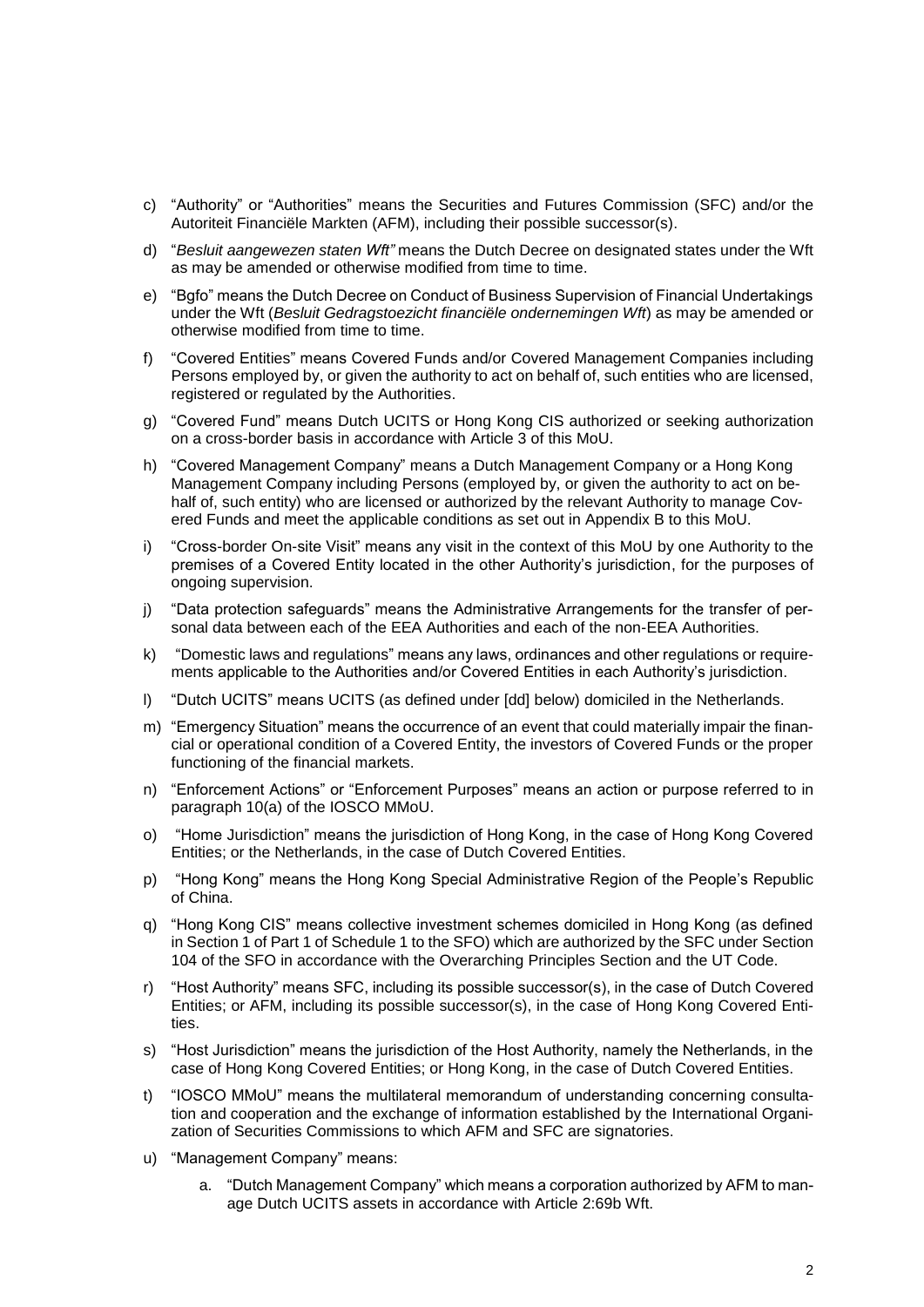- b. "Hong Kong Management Company" which means a corporation which is licensed by or registered with the SFC for Type 9 regulated activity (asset management) in accordance with Part V of the SFO.
- v) "Nrgfo" means Further Regulation on Conduct of Business Supervision of Financial Undertakings (Nadere regeling gedragstoezicht financiële ondernemingen Wft) as may be amended or otherwise modified from time to time.
- w) "Overarching Principles Section" means the Overarching Principles Section of the SFC Handbook for Unit Trusts and Mutual Funds, Investment-Linked Assurance Schemes and Unlisted Structured Investment Products issued by the SFC, as may be amended, supplemented or otherwise modified from time to time.
- x) "Person" means a natural person or legal person, or an unincorporated entity or association, including partnerships and corporations.
- y) "Personal data" means any information relating to an identified or identifiable natural person ("data subject"); an identifiable natural person is one who can be identified, directly or indirectly, in particular by reference to an identifier such as a name, an identification number, location data, an online identifier or to one or more factors specific to the physical, physiological, genetic, mental, economic, cultural or social identity of that natural person.
- z) "Recognised Jurisdiction Scheme" means a scheme authorized pursuant to overseas laws as listed in the list of recognised jurisdiction schemes which is published on the SFC's website as amended from time to time.
- aa) "Requested Authority" means the Authority to whom a request is made under this MoU.
- bb) "Requesting Authority" means the Authority making a request under this MoU.
- cc) "SFO" means the Securities and Futures Ordinance (Chapter 571 of the Laws of Hong Kong) which governs the securities and futures market in Hong Kong, as may be amended, supplemented or otherwise modified from time to time.
- dd) "UCITS" means an undertaking for collective investment in transferable securities authorized in accordance with Article 5 of Directive 2009/65/EC of the European Parliament and of the Council of 13 July 2009 on the coordination of laws, regulations and administrative provisions relating to undertakings for collective investment in transferable securities.
- ee) "UT Code" means the Code on Unit Trusts and Mutual Funds of the SFC Handbook for Unit Trusts and Mutual Funds, Investment-Linked Assurance Schemes and Unlisted Structured Investment Products issued by the SFC, as may be amended, supplemented or otherwise modified from time to time.
- ff) "Wft" means the Dutch Act on Financial Supervision (*Wet financieel Toezicht*) as may be amended or otherwise modified from time to time.

### **Article 2 General provisions**

- 1. This MoU is a statement of intent by the AFM and the SFC to promote reciprocal market access for fund providers by facilitating cross-border offering, marketing and distribution of certain funds to retail investors in the Netherlands and to the public in Hong Kong, subject to the requirements set out in this MoU and its Appendices.
- 2. This MoU also includes arrangements by the AFM and the SFC to cooperate in relation to the supervision of Covered Entities that may engage in cross-border offering, marketing and distribution of shares or units of CIS to the public in both the Netherlands and in Hong Kong in a manner consistent with Domestic laws and regulations applicable in the Host Jurisdiction.
- 3. This MoU does not create any legally binding obligations, confer any rights, modify or supersede any Domestic laws and regulations.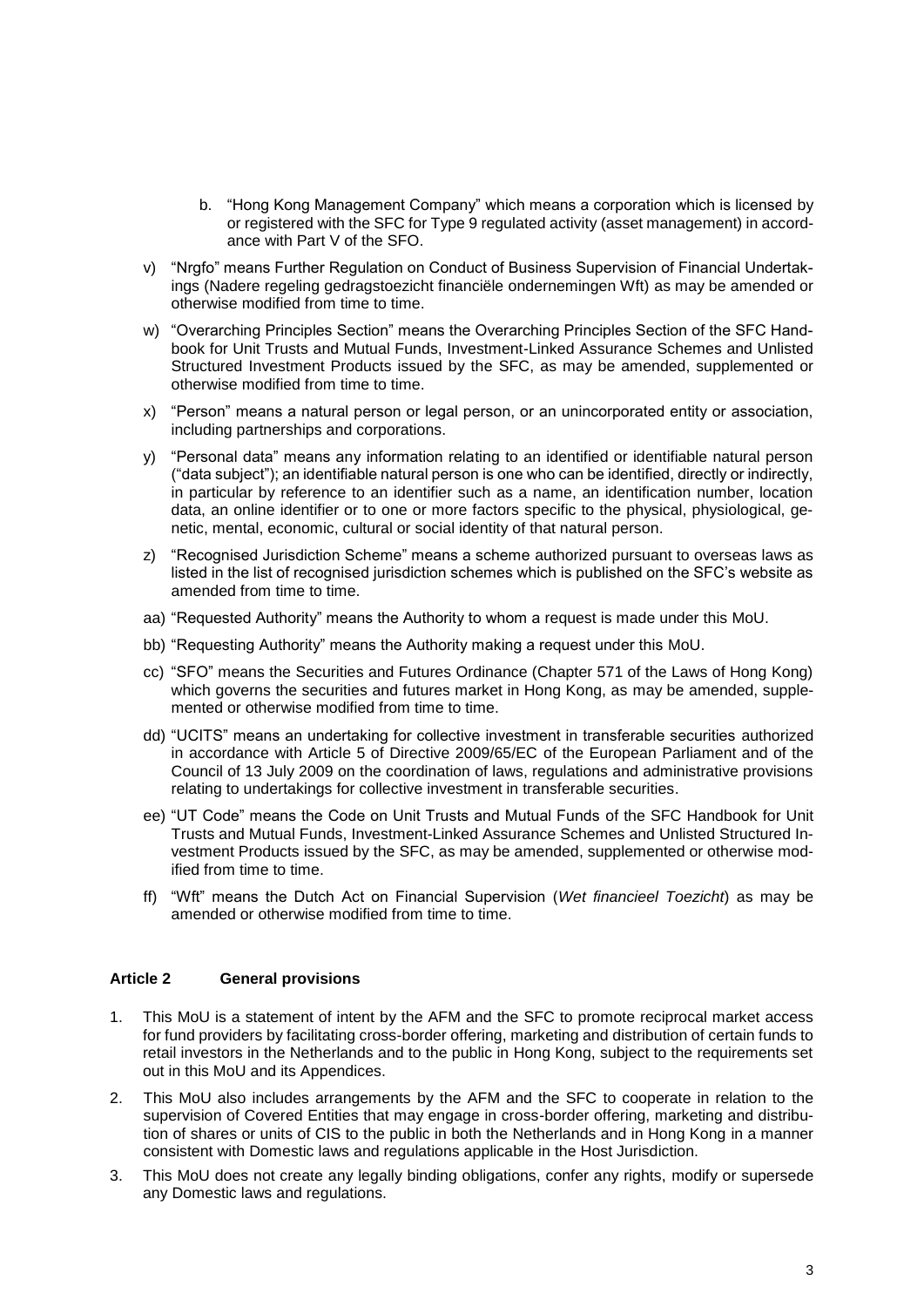- 4. This MoU complements, but does not alter, the terms and conditions of existing arrangements between the Authorities including without limitation, the MoU concerning consultation, cooperation and the exchange of information related to the supervision of AIFMD entities established by the European Securities and Markets Authority to which the AFM and the SFC are signatories and the IOSCO MMoU. To the extent any provision of this MoU conflicts with the IOSCO MMoU in relation to any enforcement related assistance request or cooperation between the Authorities, the IOSCO MMoU shall prevail.
- 5. Within the framework of this MoU, the Authorities will remain responsible for regulating and supervising the Covered Entities under its jurisdiction. The Covered Entities should be operated and managed in accordance with Domestic laws and regulations in the Home Jurisdiction as well as with their constitutive documents.
- 6. Within the framework of this MoU, the Authorities will remain responsible for regulating and supervising the offering, marketing and distribution of a Covered Fund within its jurisdiction in compliance with the applicable Domestic laws and regulations where and to the extent that such offering, marketing and distribution are carried out in its jurisdiction. The offering, marketing and distribution of the Covered Funds in the Host Jurisdiction shall comply with the applicable Domestic laws and regulations in the Host Jurisdiction. Subject to the provisions in this MoU, the Covered Entities should comply with additional rules provided in Appendix B to this MoU by the Host Authority governing the authorization, post-authorization and ongoing compliance in the context of the offering, marketing and distribution of the Covered Funds in the Host Jurisdiction.
- 7. Within the framework of this MoU, and subject to Article 11 of this MoU, the Authorities will provide each other with the fullest cooperation in relation to Covered Entities operating on a cross-border basis. Following consultation, cooperation may be denied:
	- a) where cooperation would require an Authority to act in a manner that would violate its Domestic laws and regulations;
	- b) where a request for information is not made in accordance with Article 9 of this MoU;
	- c) where the information could be used for any Enforcement Purposes in the jurisdiction of the Requesting Authority (in which case it should be governed by the terms and conditions of the IOSCO MMoU); or
	- d) on the grounds of public interest in the relevant jurisdiction.

Where a request for assistance is denied, or where assistance is not available under its Domestic laws and regulations, the Requested Authority will provide the reasons for not granting the assistance to the Requesting Authority.

- 8. In accordance with its Domestic laws and regulations, each Authority has discretion:
	- a) to regulate the offering, marketing and distribution of a Covered Fund within its jurisdiction, including the power to require Persons engaging in the offering, marketing and distribution of the Covered Fund in its jurisdiction to be licensed, registered, authorized or to have the relevant qualification;
	- b) to suspend or terminate the offering, marketing and distribution of a Covered Fund within its jurisdiction notwithstanding that the Covered Fund has been authorized for offering, marketing and distribution within the parameters of this MoU; and
	- c) to take such Enforcement Actions as appropriate against Covered Entities, including, to the extent permitted by its Domestic laws and regulations, against Covered Entities it has not licensed or authorized, should these Covered Entities be in breach of the Domestic laws and regulations of the Host Jurisdiction relating to the offering, marketing and distribution of Covered Funds.
- 9. To facilitate cooperation under this MoU, the Authorities have designated contact points as set out in Appendix A.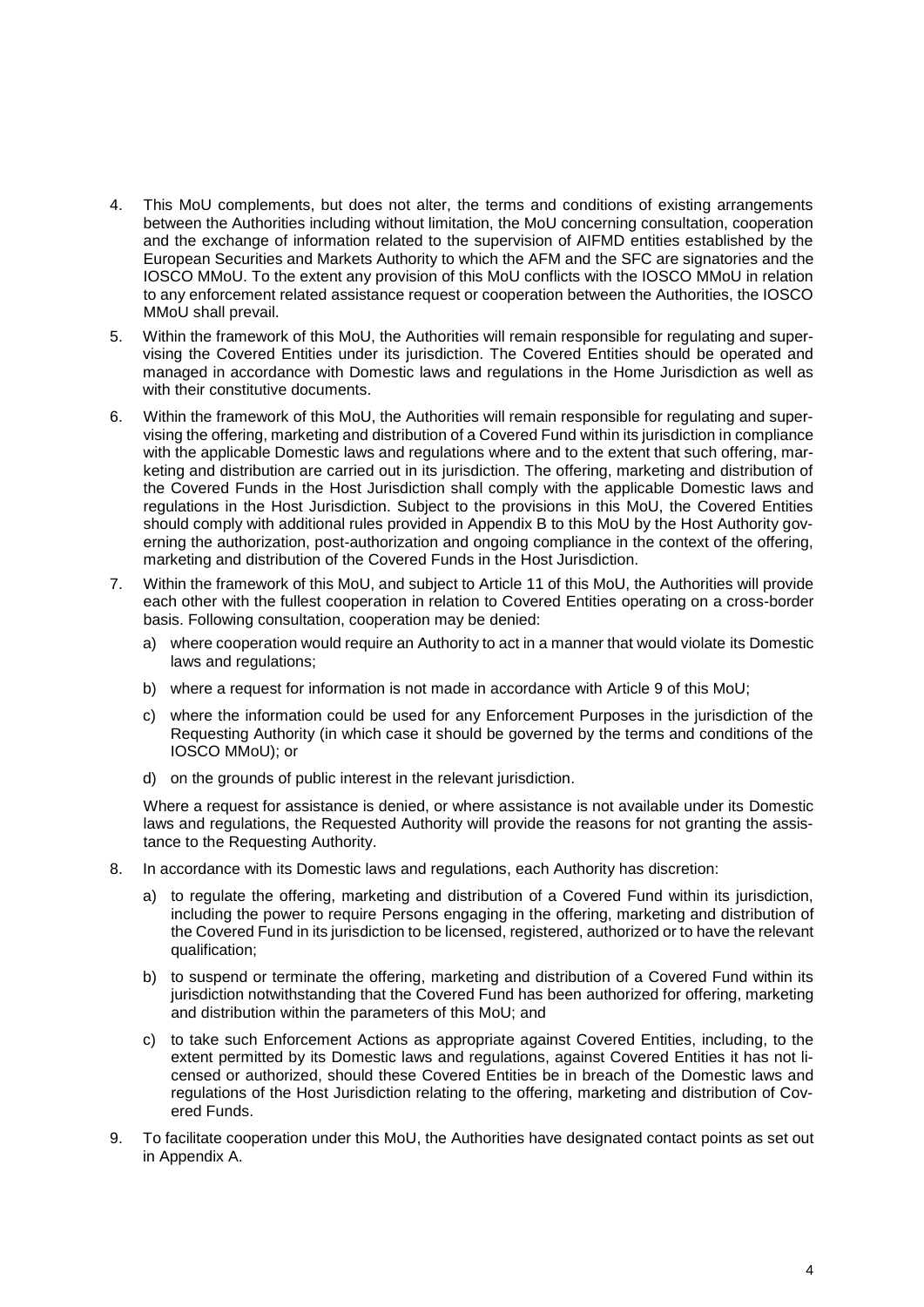### **Article 3 Scope of mutual recognition**

#### Recognition of Covered Funds

- 1. Pursuant to this MoU, the Authorities agree to authorize Covered Funds for offering to the public in Hong Kong and the Netherlands respectively through a streamlined process in accordance with Section 104 of the SFO and Article 2:73 paragraph 1 Wft, provided that the Covered Funds meet the applicable conditions as set out in Appendix B.
- 2. Appendix B may be amended from time to time and each Authority will publish the content of the latest version on its website.
- 3. Where appropriate and deemed necessary and subject to prior consultation with the other Authority, each Authority may require other reasonable disclosure requirements than the ones set out in Appendix B and/or impose specific conditions on a Covered Fund in light of the specific circumstances of the Dutch UCITS or Hong Kong CIS, whether upon or subsequent to the authorization of the relevant UCITS/CIS.

### **Article 4 Management companies and delegation**

- 1. The AFM recognises the supervision of Hong Kong Management Companies as acceptable in accordance with Article 2(1)(b) of the Besluit aangewezen staten. Based on this recognition, Hong Kong Management Companies may be appointed as delegates of the investment management function for Dutch UCITS and other CIS (provided that the home authority of such CIS also recognizes Hong Kong Management Company as eligible), including but not limited to UCITS that are or may be authorized by the AFM under Article 2:69b Wft provided that the delegation arrangement complies with the requirements provided in Domestic laws and regulations in the Netherlands.
- 2. The SFC recognises the Dutch regulatory and supervisory framework for Dutch Management Companies as acceptable for the purposes of 5.1 of the UT Code. Based on this Recognition, Dutch Management Companies may be appointed as (i) Management Companies of Dutch and other European Union UCITS, provided that such other European Union UCITS are or may be authorized by SFC as Recognised Jurisdiction Schemes under Section 104 of the SFO and (ii) delegates of the investment management function for Hong Kong CIS, which includes Hong Kong Covered Funds, and Recognised Jurisdiction Schemes, including but not limited to UCITS (provided that the home authority of such Recognised Jurisdiction Scheme also recognises Dutch Management Companies as eligible) that are or may be authorized by SFC under Section 104 of the SFO provided that the delegation arrangement complies with the requirements provided in Domestic laws and regulations in Hong Kong.
- 3. If the investment management function is delegated in accordance with paragraphs 1 and 2 of this Article, the Hong Kong Management Company and Dutch Management Company in their respective capacity of delegate are deemed a Covered Entity for the purpose of this MoU.

### **Article 5 Scope of cooperation**

- 1. Cooperation includes, inter alia, consultation, exchange of information, Cross-border On-site Visits, and matters of mutual supervisory interest, including regulatory developments, but does not include Enforcement Actions which are covered by the provisions of the IOSCO MMoU.
- 2. Cooperation will be most useful in, but is not limited to, the following circumstances:
	- a) the initial application of Covered Entities from one jurisdiction for authorization, licensing, registration or exemption thereof by the Host Authority;
	- b) the ongoing supervision of Covered Entities; and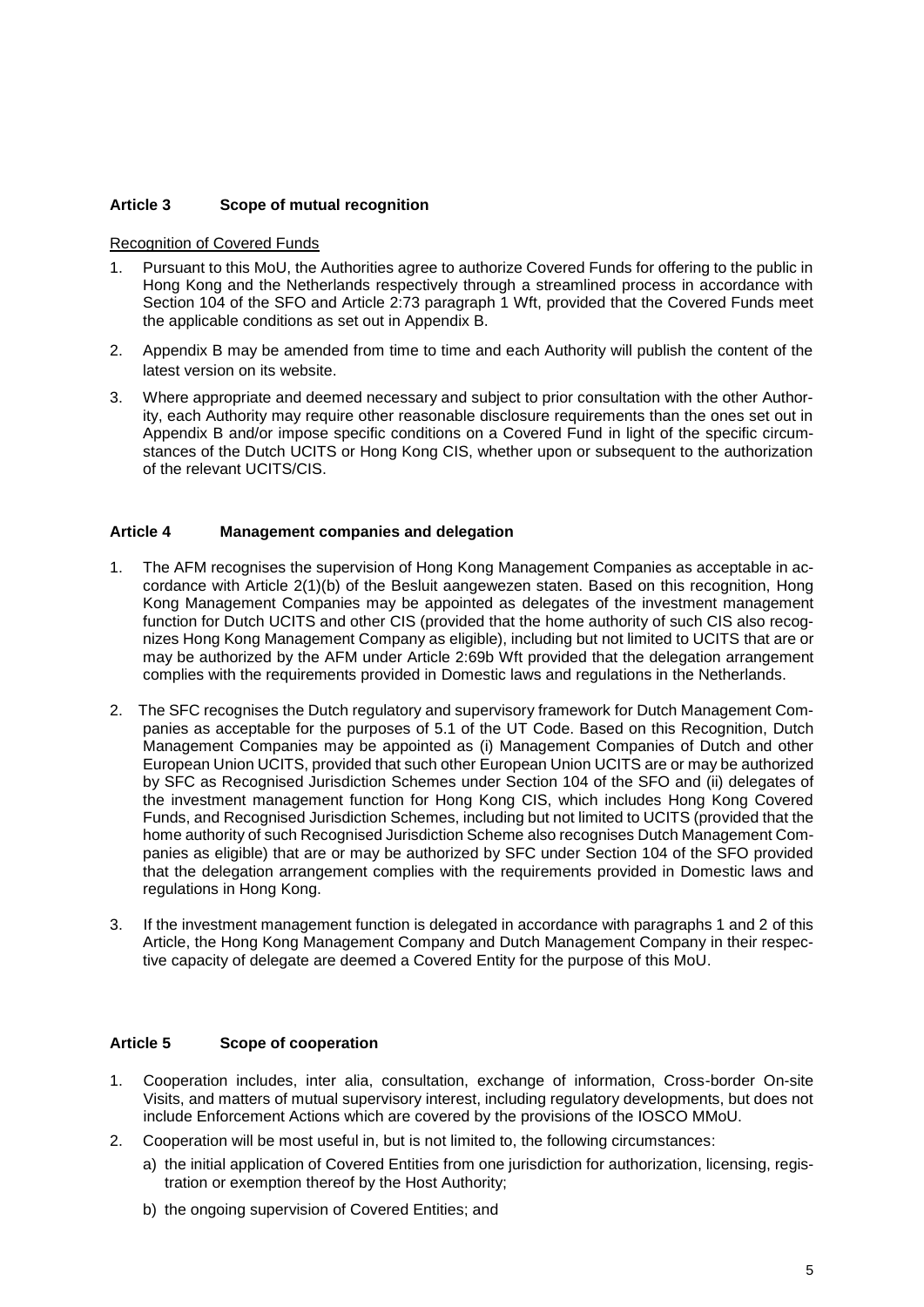- 3. The Authorities may cooperate:
	- a) on an ongoing basis or ad hoc, upon request or without prior request (i.e. unsolicited assistance); and
	- b) orally or in writing.

#### **Article 6 Provision of assistance for the implementation of this MoU**

1. Upon request and in accordance with Article 9 below and apart from assistance on Enforcement Actions which should be provided in accordance with the provisions of the IOSCO MMoU, each Authority will use its reasonable endeavours to provide the Requesting Authority with assistance that would facilitate the Requesting Authority to assess whether or not a Covered Entity is in compliance with the requirements of mutual recognition arrangements set out in Appendix B to this MoU, at the time of application and on an ongoing basis, and to supervise the implementation of such requirements.

#### **Article 7 Notification**

- 1. The Authorities will inform each other to the extent possible and as soon as practicable about:
	- a) any known material event that could have a significant adverse impact on Covered Entities, investors of Covered Funds or the proper functioning of the financial markets; and
	- b) Enforcement Actions taken by them, including the revocation of, suspension of or modifications (other than modification at the request of the Covered Entities, withdrawal of authorization or modification of authorization conditions at the request of a Covered Entity) to relevant licences, authorizations or registrations in respect of Covered Entities which may have, in their reasonable opinion, a material impact on these Covered Entities.
- 2. With respect to a Covered Fund, each Authority will inform the other on a timely basis of:
	- a) any decreed or, where appropriate, pending revocation of authorization of distribution in or from the Netherlands or Hong Kong taken by it;
	- b) relevant issues such as the revocation of, or any significant changes (other than modifications at the request of the Covered Entities, withdrawal of authorization or modification of authorization conditions at the request of a Covered Entity) to licences, registrations or authorizations of related Covered Entities; and
	- c) material complaints from third parties brought to its attention and associated with a Covered Fund after proper assessment of the relevant case, as and when considered necessary.
- 3. Each Authority will use its best endeavours to:
	- a) Inform in a reasonable time the other about any significant amendments to its Domestic laws and regulations which may have an impact on the mutual recognition of Covered Entities' and/or cooperation under this MoU; and
	- b) provide the other with a list of the Covered Funds domiciled in the other Authority's jurisdiction and authorized under this MoU on an annual basis.

### **Article 8 Exchange of information based on request**

1. Upon request and in accordance with Article 9 below, each Authority will use its reasonable endeavours to provide the other Authority with assistance: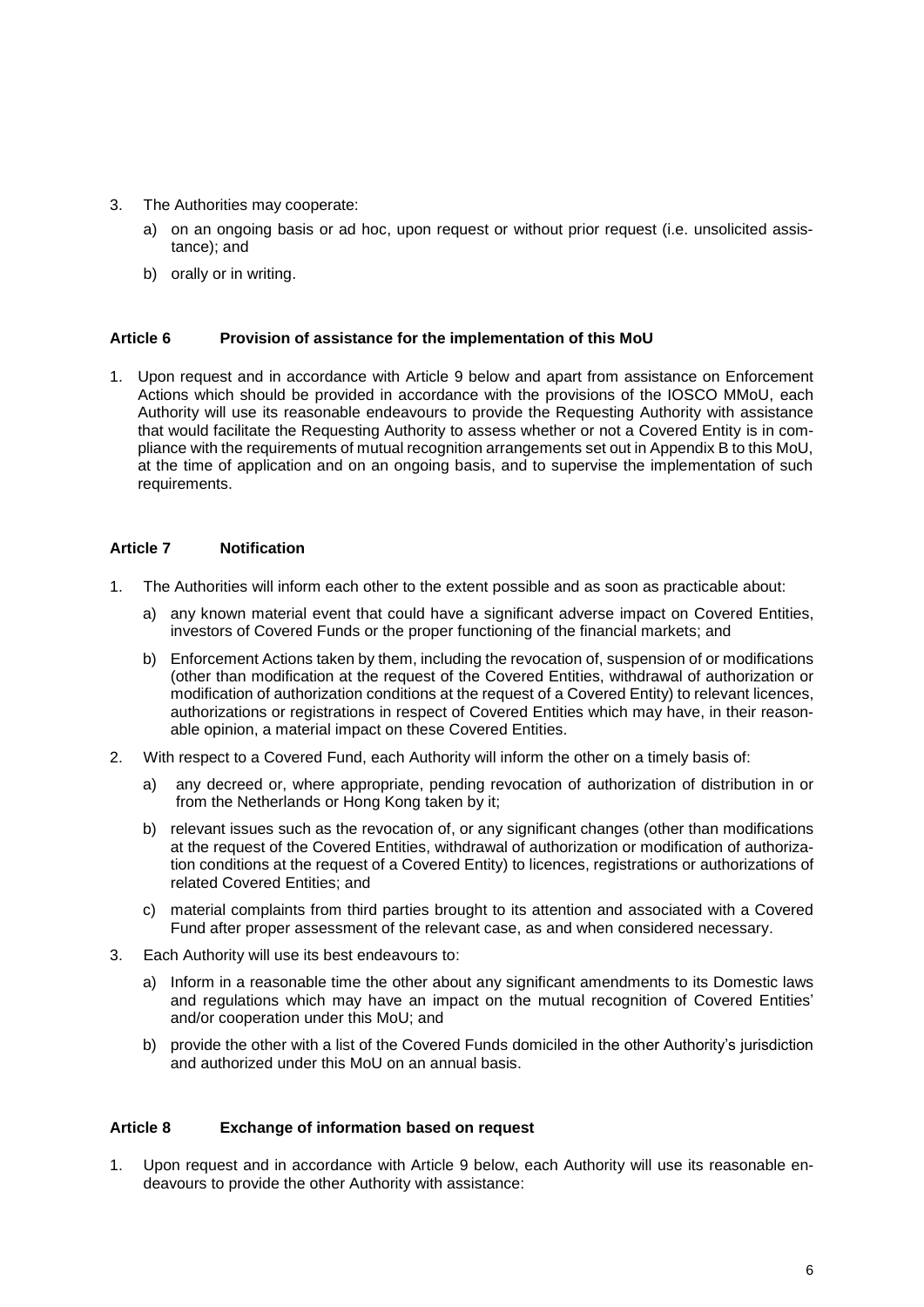- a) in obtaining information not otherwise available to the Requesting Authority; and
- b) to enable the Requesting Authority to interpret and assess a Covered Entity's compliance with Domestic laws and regulations that are administered or made by the Requesting Authority.
- 2. The information exchanged may, subject to any restriction on the disclosure or sharing of information under Domestic laws and regulations, include, but is not limited to:
	- a) information which would enable the Requesting Authority to verify that the Covered Entities comply with the relevant obligations and requirements of the Domestic laws and regulations in the Requesting Authority's jurisdiction that are administered or made by the Requesting Authority;
	- b) information relevant to the financial and operational condition of a Covered Entity, including, for example, reports on capital reserves, liquidity or other prudential measures, and internal control procedures;
	- c) relevant supervisory information and reports a Covered Entity is required to submit to an Authority including, for example: interim and annual financial statements and early warning notices;
	- d) where appropriate, any inspection findings formally communicated to a Covered Entity in writing;
	- e) information relevant for monitoring and responding to the potential implications of the activities of Covered Entities to ensure the proper functioning of the financial markets;
	- f) other information which is relevant to a Covered Fund;
	- g) Enforcement Actions against any Covered Management Company which have, had or may have significant impact on the operations of such Covered Management Company in the Requesting Authority's jurisdiction; and
	- h) information relating to a Covered Fund, including the status, additional terms and conditions, and any waiver granted in respect of the authorization of a Covered Fund.

#### **Article 9 Execution of requests for information**

- 1. A request for written information in accordance with Article 8 above should be made in writing and addressed to the relevant contact point set out in Appendix A.
- 2. A request should specify the following:
	- a) the information sought by the Requesting Authority, including specific questions to be asked and indications of any sensitivity regarding the request;
	- b) a concise description of the facts underlying the request and the supervisory purpose for which the information is sought, including the Domestic laws and regulations applicable to the supervisory activity; and
	- c) the desired time period for responding and, where appropriate, the urgency thereof.
- 3. During Emergency Situations or to expedite the approval process in relation to a Covered Entity, requests for information may be made in any form, including orally, provided such a request is confirmed in writing as early as possible thereafter.

#### **Article 10 Cross-border On-site Visits**

1. An Authority should communicate with the other Authority prior to carrying out any Cross-border On-site Visits. Authorities should discuss and reach an understanding on the terms for conducting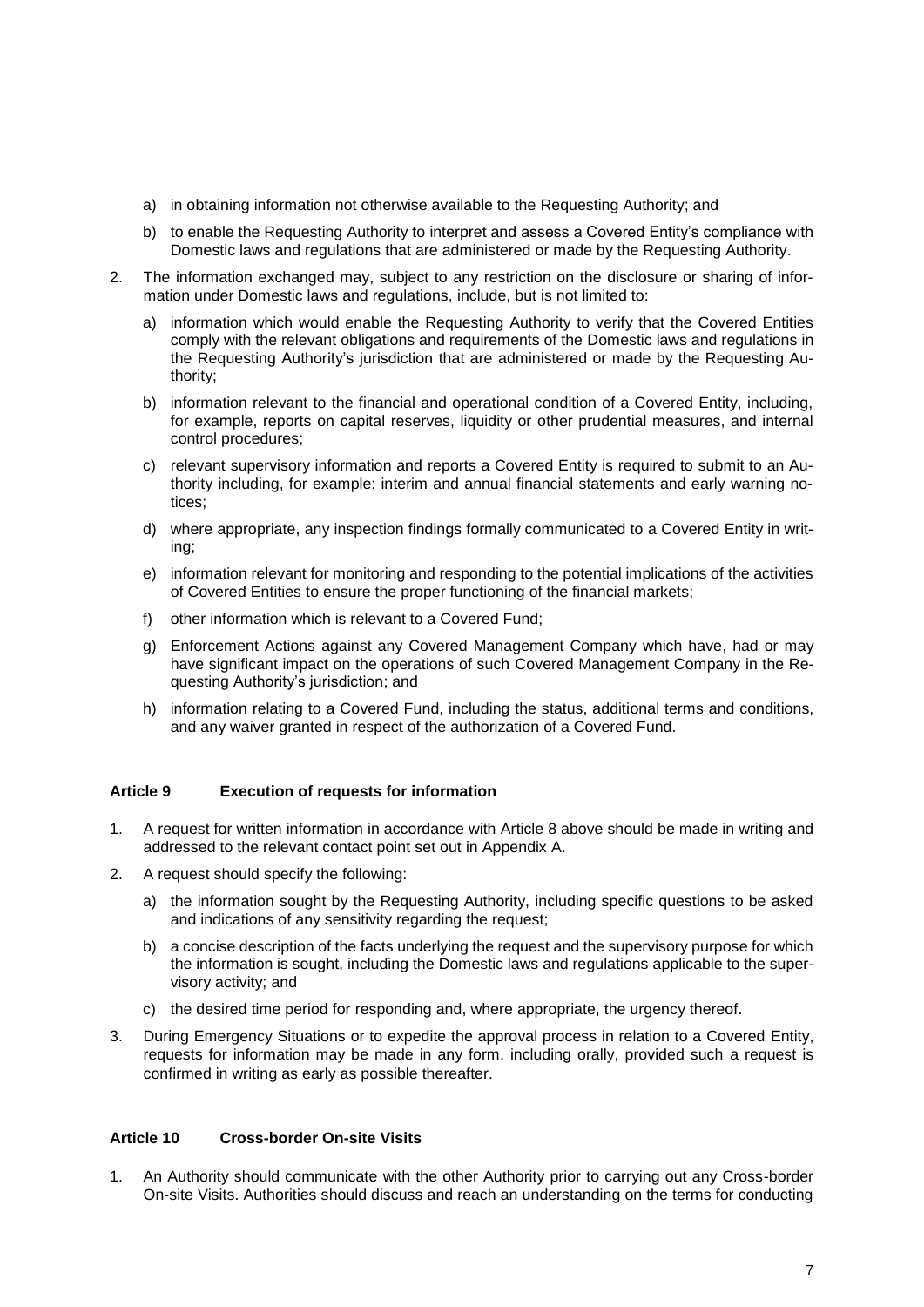Cross-border On-Site Visits, taking into full account each other's jurisdiction, legal framework and statutory obligations, particularly when determining the respective roles and responsibilities of the Authorities.

- 2. The Authorities will adhere to the following procedure before conducting a Cross-border On-site Visit:
	- a) The Authorities will consult each other with a view to reaching an understanding on the intended timeframe for, and scope of, any Cross-border On-site Visit.
	- b) The Authority in whose jurisdiction a Cross-border On-site Visit would be undertaken should decide whether the visiting officials, or Persons mandated, should be accompanied by its own officials during the visit.
	- c) When establishing the scope of any proposed Cross-border On-site Visit, the Authority seeking to conduct the visit will give due and full consideration to the supervisory activities of the other Authority and any information that was made available, or is capable of being made available, by that Authority.
	- d) The Authorities will endeavour to assist each other in understanding the content of publicly and non-publicly available documents, and obtaining information from directors and senior management of Covered Entities, or any other relevant Person for the purpose of the Cross-border On-site Visits.

### **Article 11 Permissible uses of information**

- 1. The Requesting Authority will use non-public information obtained under this MoU solely for the purpose of supervising the distribution of Covered Funds and the supervision of Covered Entities which includes application procedures and ongoing supervision.
- 2. The Authorities recognise that while this MoU is not intended to gather information for Enforcement Purposes they may want to use the information obtained not only for supervisory purposes, but also for enforcing Domestic laws and regulations in their respective jurisdictions. In such cases, the Authorities will inform each other of such intended use and this will be governed by the terms and conditions of the IOSCO MMoU.

#### **Article 12 Confidentiality of information and disclosure**

- 1. Subject to paragraphs 2 and 3 of this Article, the Authorities will keep confidential any non-public information communicated between them within the scope of cooperation of this MoU, except:
	- a) the fact that the Authorities have concluded this MoU or that it has been revised after its entry into force;
	- b) Appendix B of this MoU, including a possible revision of Appendix B after its entry into force; and
	- c) the termination of this MoU under Article 14 of this MoU.
- 2. The Requesting Authority should obtain prior consent from the Requested Authority before disclosing any confidential information received under this MoU to any third party. If consent is not obtained from the Requested Authority, the Authorities will consult to discuss the reasons for withholding approval, and the circumstances, if any, under which the intended use by the Requesting Authority might be allowed.
- 3. Where confidential information received under this MoU is subject to a legally enforceable demand for onward disclosure in the Requesting Authority's jurisdiction, the latter will notify the Requested Authority prior to complying with such a demand and will assert such appropriate legal exemptions or privileges with respect to such information as may be available. Where consent to such onward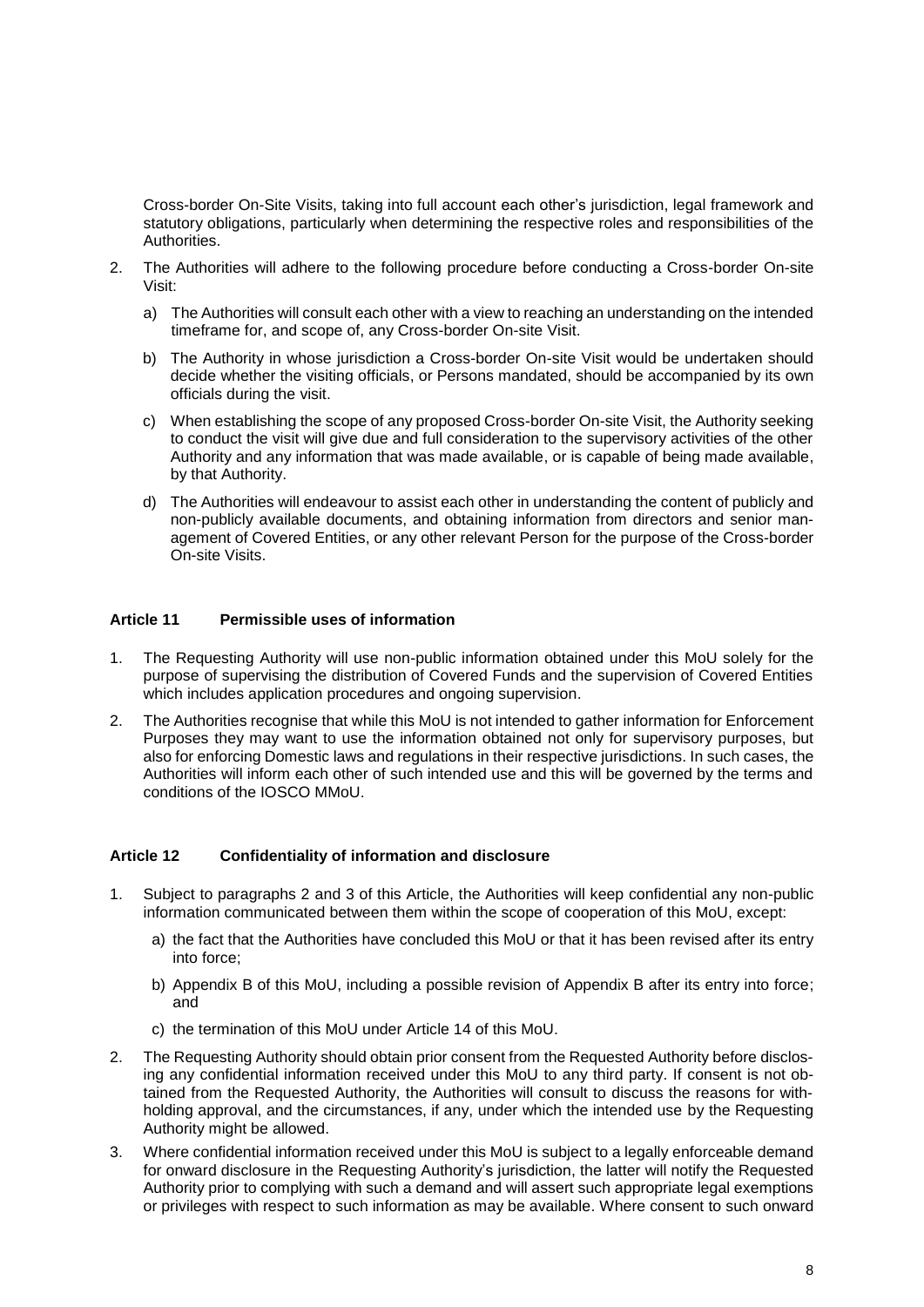disclosure is not granted, the Requesting Authority will use all reasonable legal means to resist such a demand and to protect the confidentiality of the information received under this MoU.

#### **Article 13 Amendment; suspension**

- 1. The Authorities agree to review regularly the operation of this MoU, in particular in view of complaints from investors, and at least once a year, starting one year after entry into force.
- 2. The Authority wishing to review the MoU will notify the other Authority in writing, after which the Authorities will consult and use their reasonable endeavours to amend it as appropriate.
- 3. This MoU may be amended by written agreement.
- 4. In the event of an Emergency Situation, the Authorities may decide, by mutual agreement, to suspend market access for new funds until both Authorities agree that the MoU may resume running.

#### **Article 14 Termination; succession**

- 1. Either Authority may terminate this MoU by giving 30 days' advance written notice to the other Authority. If either Authority gives such notice, cooperation will continue on all requests for cooperation that were made under this MoU until notice was given.
- 2. In the event of termination of this MoU, information obtained within the scope of cooperation of this MoU will continue to be treated as set out under Articles 11 and 12 above.
- 3. In the event of termination of this MoU, Covered Entities must cease further offering, marketing and distribution in the Host Jurisdiction as soon as practicable and in any event within such time as may be agreed between the Authorities.
- 4. Where the relevant function of an Authority is transferred or assigned to another supervisory authority or other supervisory authorities, the terms of this MoU will apply to the successor authority or authorities performing those relevant functions. No further amendments to this MoU are required for the successor to become a signatory to this MoU. This will not affect the right of the successor authority and its counterparty to terminate this MoU as set out in paragraph 1 of this Article.

#### **Article 15 Transfer of personal data**

- 1. Personal data will be transferred from AFM to the SFC under this MoU, only in accordance with applicable data protection safeguards between the Authorities.
- 2. Where information provided by the SFC to AFM involves personal data, the SFC will comply with the applicable Domestic laws and regulations on personal data protection in accordance with the applicable data protection safeguards between the Authorities.

### **Article 16 Entry into force**

This MoU enters into force upon signature of the Authorities.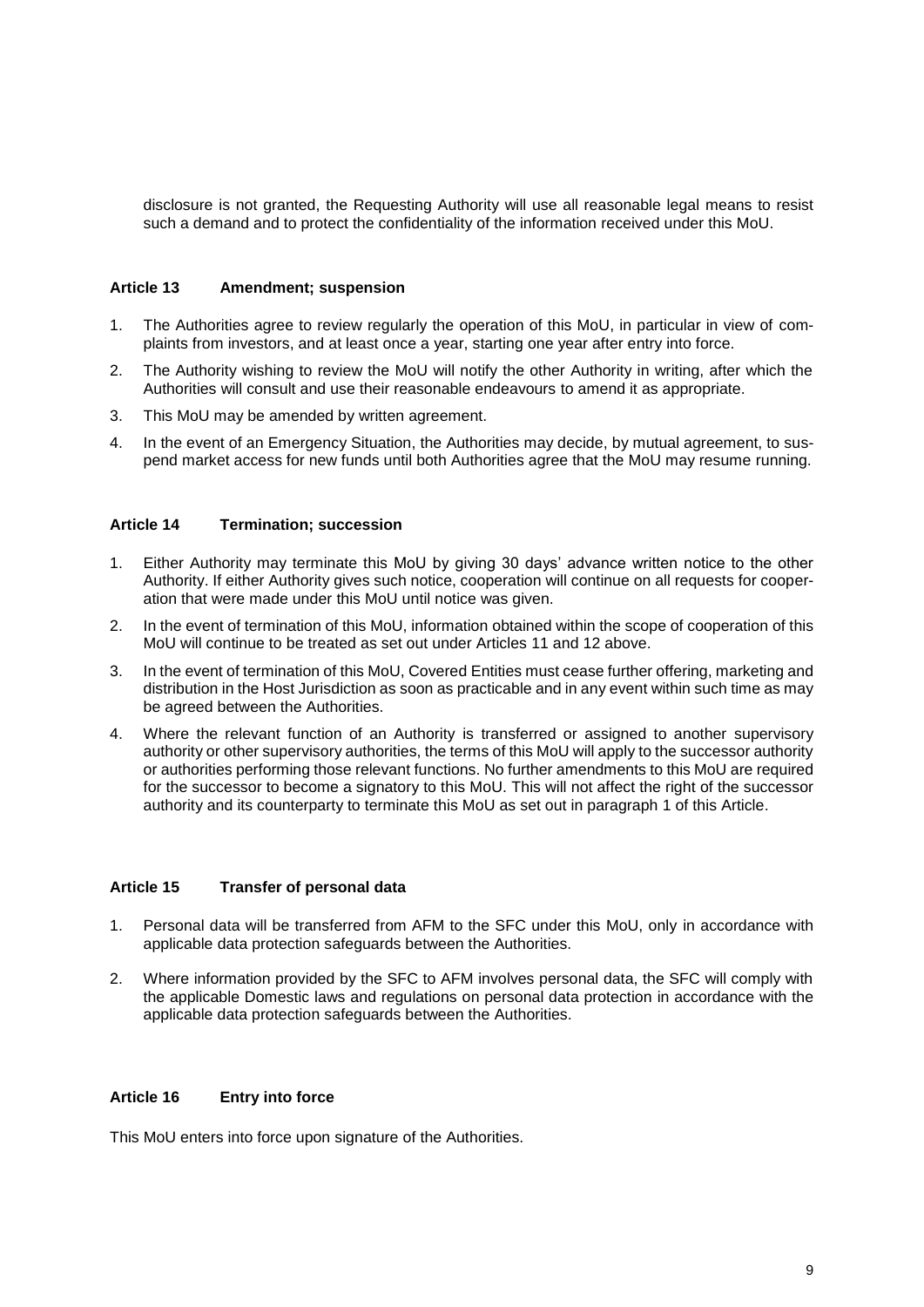**Signed on 15 May 2019**

**SFC AFM**

 $\frac{1}{2}$  ,  $\frac{1}{2}$  ,  $\frac{1}{2}$  ,  $\frac{1}{2}$  ,  $\frac{1}{2}$  ,  $\frac{1}{2}$  ,  $\frac{1}{2}$  ,  $\frac{1}{2}$  ,  $\frac{1}{2}$  ,  $\frac{1}{2}$  ,  $\frac{1}{2}$  ,  $\frac{1}{2}$  ,  $\frac{1}{2}$  ,  $\frac{1}{2}$  ,  $\frac{1}{2}$  ,  $\frac{1}{2}$  ,  $\frac{1}{2}$  ,  $\frac{1}{2}$  ,  $\frac{1$ 

Ashley ALDER Gerben EVERTS Chief Executive Officer **Board Member** Board Member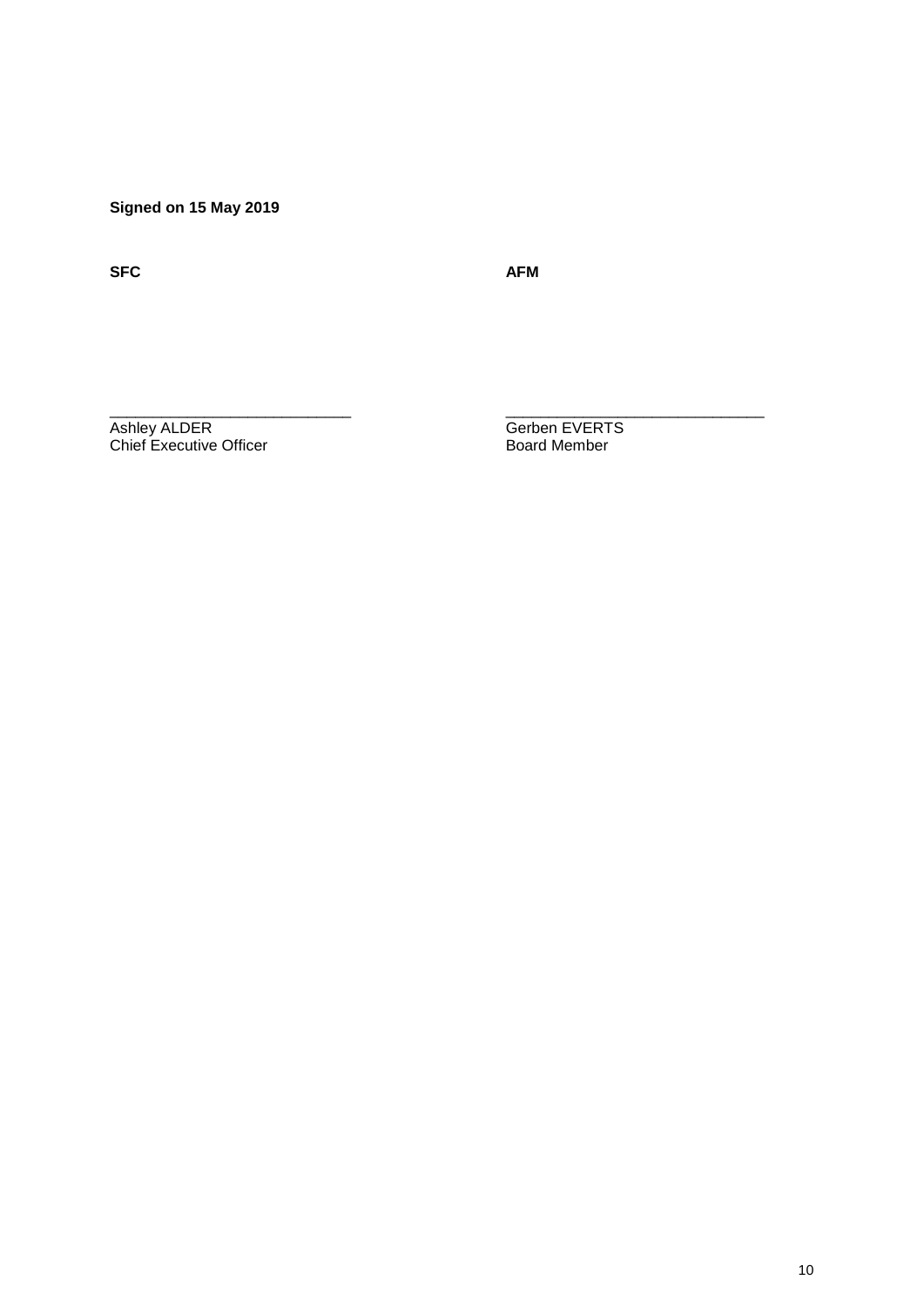# **Appendix A**

# **Contact points**

The contact points are:

| <b>Authority</b>      | <b>Contact details</b>               |
|-----------------------|--------------------------------------|
| SFC (Hong Kong)       | Securities and Futures Commission    |
|                       | 35/F, Cheung Kong Center             |
|                       | 2 Queens Road Central                |
|                       | Hong Kong                            |
|                       | Email address: mrfnetherlands@sfc.hk |
| AFM (the Netherlands) | Autoriteit Financiële Markten        |
|                       | Vijzelgracht 50                      |
|                       | 1017 HS Amsterdam                    |
|                       | The Netherlands                      |
|                       |                                      |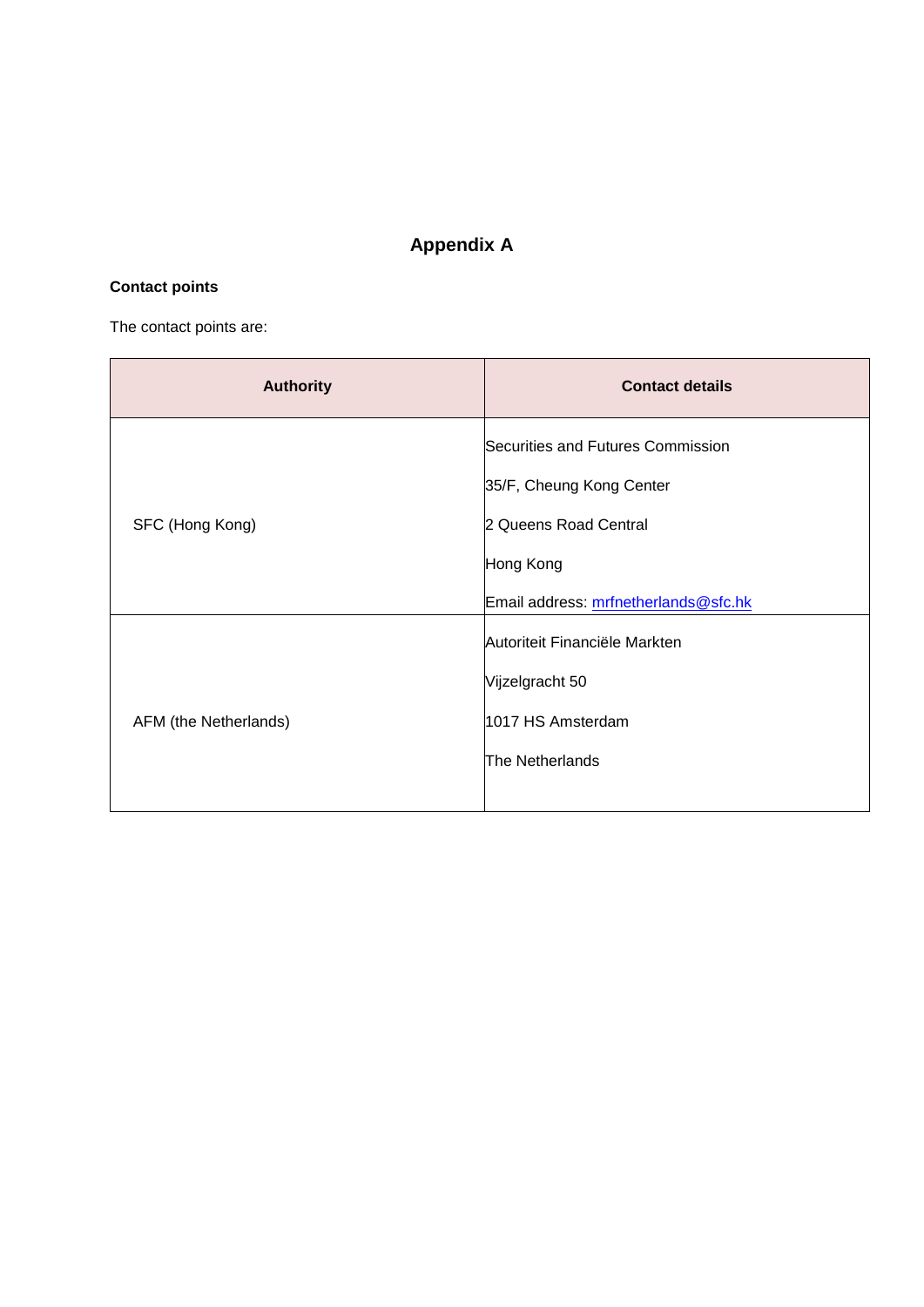# **Appendix B – I – SFC Circular**

### 15 May 2019

### **Mutual Recognition of Funds (MRF) between the Netherlands and Hong Kong**

- 1. The Securities and Futures Commission (SFC) and the Autoriteit Financiële Markten (AFM) signed a Memorandum of Understanding concerning Mutual Recognition of Covered Funds and Management Companies and related cooperation (Memorandum) on 15 May 2019. The Memorandum provides a recognition of asset managers as well as a framework for mutual recognition of recognised funds to be offered to the public in both markets.
- 2. In this circular, the Dutch funds that are eligible for SFC authorization and/or have received SFC authorization under the MRF are denoted as "Recognised Dutch Funds".

### **General principles**

- 3. MRF operates on the principles that, in respect of a Recognised Dutch Fund that has been approved by the AFM and is seeking approval or has received approval for offering to the public in Hong Kong:
	- a. the Recognised Dutch Fund shall meet the eligibility requirements in accordance with this Circular and comply with all of the applicable requirements set out in this Circular (see below);
	- b. the Recognised Dutch Fund shall remain approved by the AFM in the Netherlands and is allowed for public offering within the Netherlands;
	- c. the Recognised Dutch Fund shall operate and be managed in accordance with the relevant laws and regulations in the Netherlands and its constitutive documents;
	- d. the sale and distribution of units or shares of the Recognised Dutch Fund in Hong Kong shall comply with the applicable laws and regulations in Hong Kong;
	- e. the Recognised Dutch Fund and the management company of a Recognised Dutch Fund (Dutch Management Company) shall comply with the additional rules released by the SFC in Hong Kong governing the authorization or approval, post-authorization and ongoing compliance, and the sale and distribution of the Recognised Dutch Fund in Hong Kong;
	- f. the Dutch Management Company of the Recognised Dutch Fund shall ensure holders in both the Netherlands and Hong Kong receive fair treatment, including in respect of investor protection, exercise of rights, compensation and disclosure of information; and there must be no arrangements which provide an advantage for investors in Hong Kong and/or the Netherlands that would result in prejudice to investors in the other jurisdiction, and vice versa; and
	- g. the ongoing disclosure of information on the Recognised Dutch Fund shall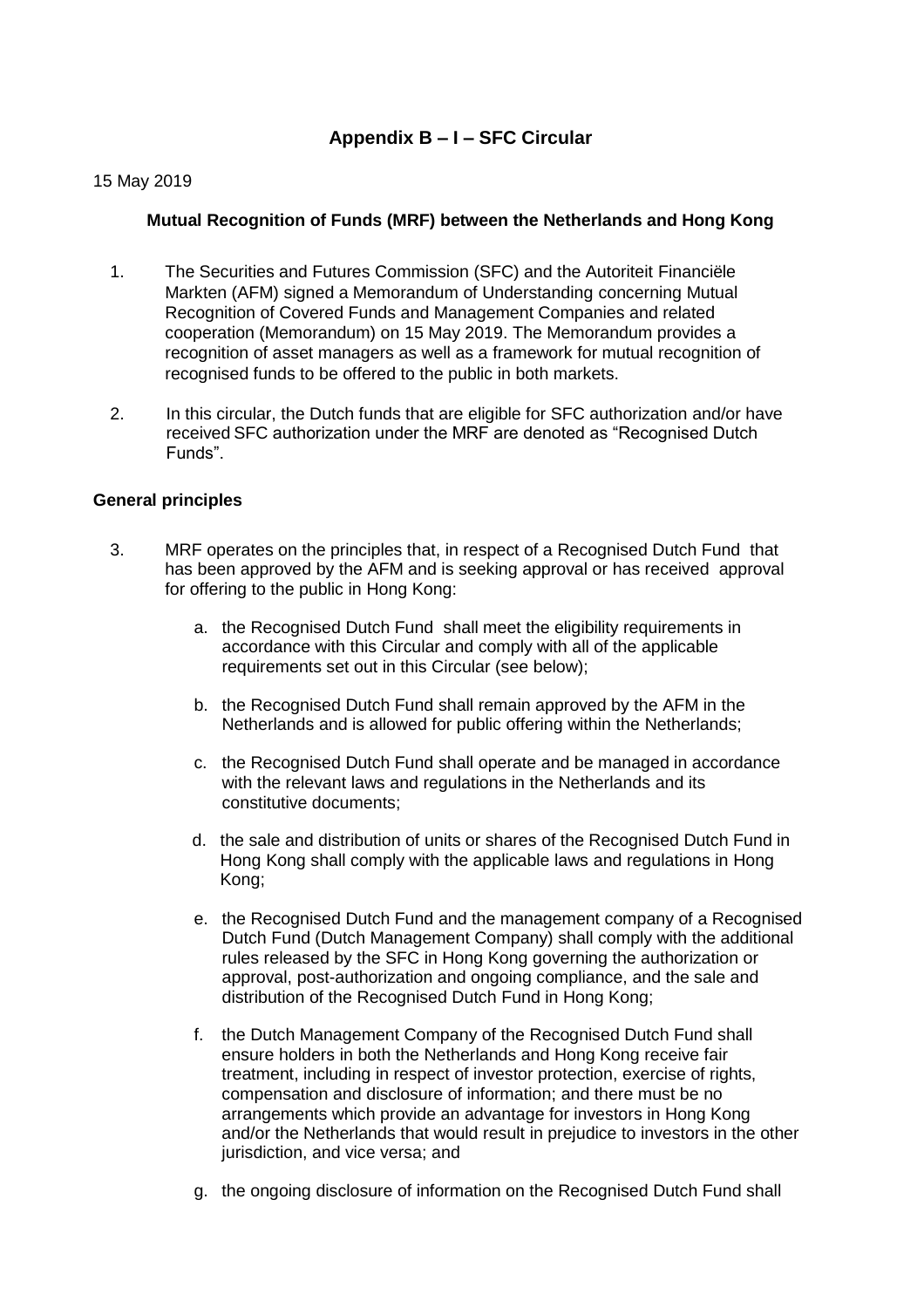be made available to the investors in the Netherlands and Hong Kong at the same time (so far as is reasonably practicable given the different time zones and public holidays of the jurisdictions).

4. In general, the Recognised Dutch Funds that are seeking SFC authorization or have received SFC authorization for offering units or shares to the public in Hong Kong pursuant to Section 104 of the Securities and Futures Ordinance (Chapter 571 of the Laws of Hong Kong) (SFO) have to comply with the SFC Handbook for Unit Trusts and Mutual Funds, Investment-Linked Assurance Schemes and Unlisted Structured Investment Products (SFC Handbook) and the circulars, guidelines and other requirements as may be issued by the SFC from time to time (together with the SFO, the Hong Kong Laws and Regulations).

On the basis of the principles set out above, if an eligible Recognised Dutch Fund complies with the relevant Dutch laws and regulations and the conditions as set out in this Circular, it is generally deemed to have complied in substance with the relevant SFC requirements and will enjoy a streamlined process of authorization for offering units or shares to the public in Hong Kong.

5. In view of the differences between the Hong Kong and the Dutch regulatory regimes, and to ensure adequate investor protection and consistency with the existing Hong Kong regime for authorized retail funds, this Circular sets out the additional requirements with which an eligible Recognised Dutch Fund has to comply when applying for SFC authorization pursuant to Section 104 of the SFO for offering units or shares to the public in Hong Kong under the MRF, as well as other requirements which a Recognised Dutch Fund and a Dutch Management Company have to observe after obtaining SFC authorization. The AFM will issue separate rules regarding the approval of eligible Hong Kong funds for public offering in the Netherlands.

### **Eligibility requirements and types of eligible funds**

- 6. The eligibility requirements (Eligibility Requirements) are set out in Annex B to this Circular.
- 7. Recognised Dutch Funds applying for SFC authorization must fall within one or more than one of the following eligible fund types<sup>1</sup>:
	- a. general equity funds, bond funds and mixed funds; and
	- b. index funds (other than exchange-traded funds)

The SFC and the AFM may consider extending the MRF to include other types of funds in the future in accordance with the MoU.

8. The Dutch Management Company of a Recognised Dutch Fund that is seeking SFC authorization must indicate to the SFC the fund type within which the Recognised Dutch Fund belongs pursuant to paragraph 7 above. All Recognised Dutch Funds must comply with the requirements set out under the "Requirements applicable to all

 <sup>1</sup> Please note that these are not legally defined categories. They have no statutory legal meaning, but are merely indications. Recognised Dutch Funds shall need confirmation by the AFM that they fall within one or more than one of the eligible fund types during the application process.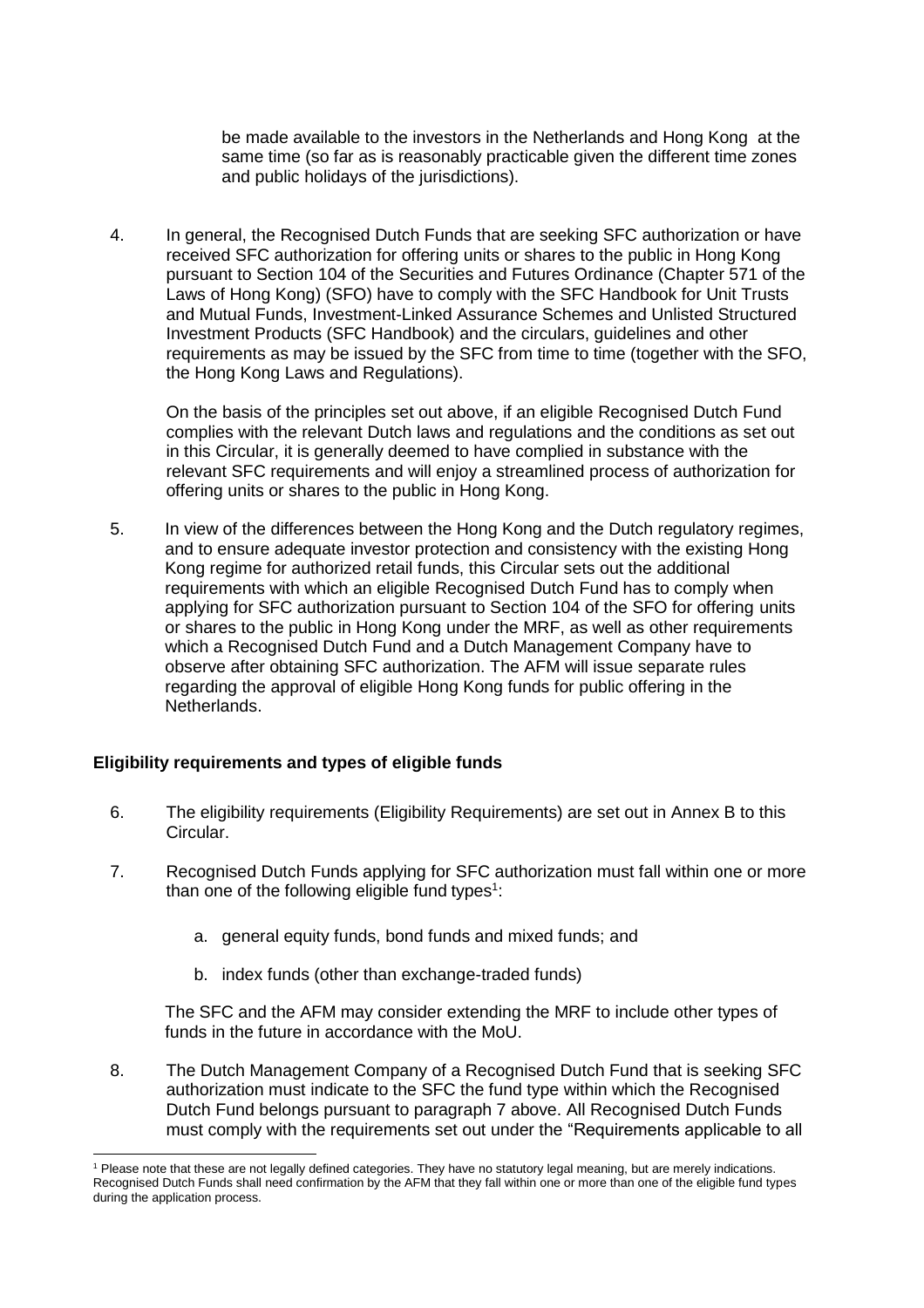Recognised Dutch Funds" section below, as well as the relevant requirements set out under the "Requirements applicable to each specific type of Recognised Dutch Funds" section below.

### **Requirements applicable to all Recognised Dutch Funds**

9. To ensure adequate investor protection and consistency with the existing Hong Kong regime for authorized retail funds, Recognised Dutch Funds are required to comply with the requirements set out in paragraphs 10 - 37 below, as well as the relevant requirements as set out in Annex A to this Circular.

### *Representatives in Hong Kong*

10. Each Recognised Dutch Fund must appoint a firm in Hong Kong as its representative, in compliance with Chapter 9 and 11.1(b) of the UT Code.

### *Operational and ongoing requirements*

### AFM supervision

11. The Recognised Dutch Fund must, on an ongoing basis, remain approved byAFM for offering to the public in the Netherlands. The Dutch Management Company must also remain authorized by AFM to manage UCITS pursuant to Dutch laws and regulations and in accordance with paragraph 2.2.7.1a (article 2:69b and onwards) of the Dutch Act on Financial Supervision (*Wet op het financieel toezicht*). Both the Recognised Dutch Fund and the Dutch Management Company must be subject to ongoing regulation and supervision by the AFM.

### **Jurisdiction**

12. The Dutch Management Company shall ensure and procure its distributors to ensure that Hong Kong investors are able to bring actions concerning the Recognised Dutch Fund and the Dutch Management Company in the courts of Hong Kong.

### Changes to Recognised Dutch Funds

- 13. Changes to a Recognised Dutch Fund shall be made in accordance with the applicable Dutch and Hong Kong laws and regulations; the provisions of its constitutive documents and the requirements set out in this Circular.
- 14. Any proposed changes to a Recognised Dutch Fund that fall within 11.1 of the UT Code and revisions made to its offering documents relating to such changes shall be submitted for approval to the SFC by the relevant Recognised Dutch Fund (or its Management Company) in accordance with the relevant requirements set out in Annex A. These changes may only take effect upon approval by the SFC and compliance with any relevant notice requirement.
- 15. Any proposed changes to a Recognised Dutch Fund that do not require SFC's prior approval pursuant to 11.1 of the UT Code and revisions made to its offering documents relating to such changes must be filed with the SFC and comply with the relevant requirements set out in Annex A.
- 16. Investors in the Netherlands and Hong Kong must be notified at the same time (so far as is reasonably practicable given the different time zones and public holidays of the jurisdictions) about any changes to the Recognised Dutch Fund by the Dutch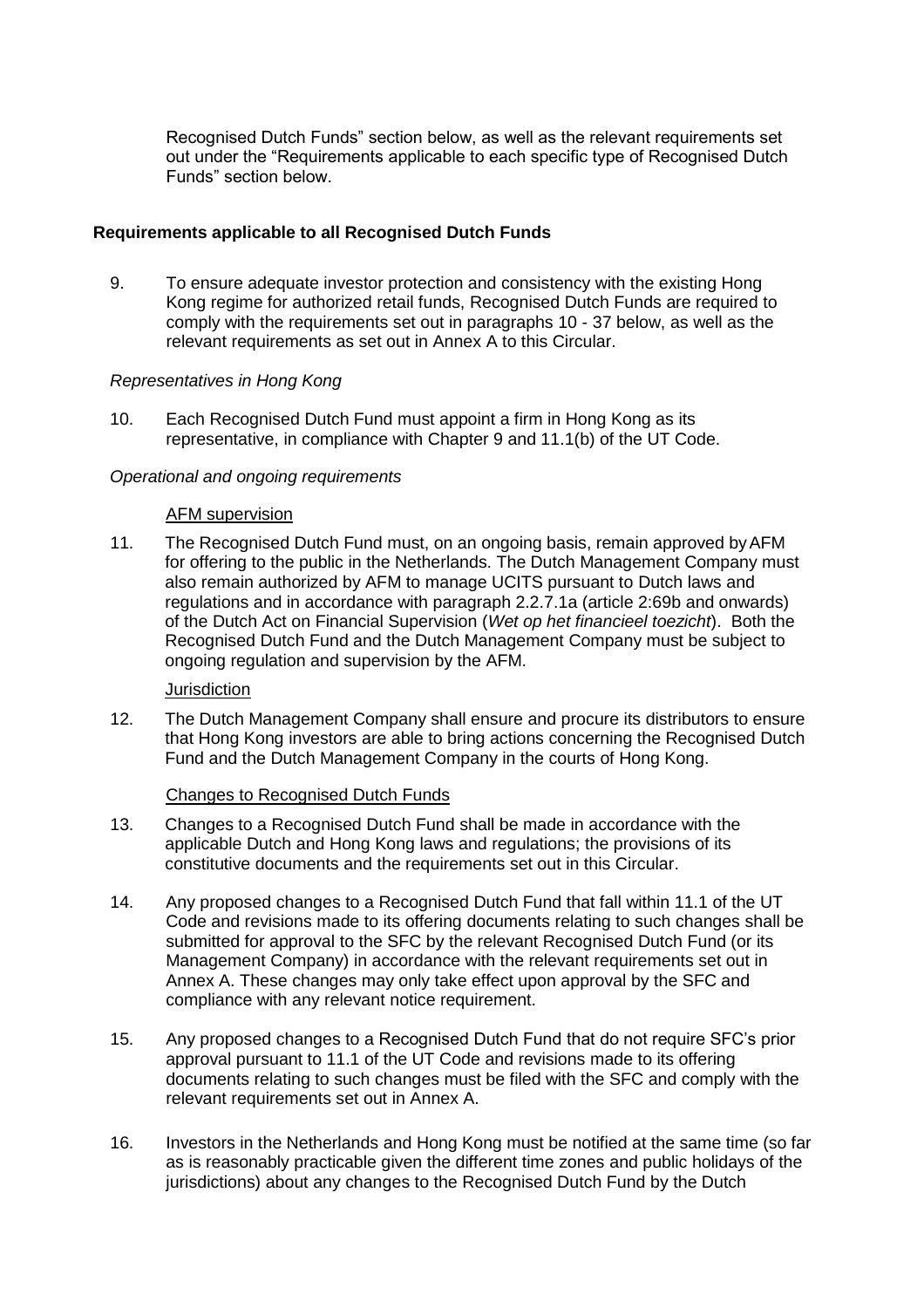Management Company. Equal treatment should be given to investors in both jurisdictions in terms of the form which that notice takes $^{\text{2}}$ .

17. For the avoidance of doubt, changes that render the Recognised Dutch Fund ineligible to be considered as a Recognised Dutch Fund under this Circular (for example – the fund changes strategy and this fund no longer meets the eligible recognised fund type definition) and revisions made to its offering documents relating to such changes must require SFC's prior approval.

### Breach

- 18. In the event of a breach of Dutch laws and regulations or the requirements set out or referred to in this Circular, the Dutch Management Company shall endeavour to notify AFM and the SFC at the same time and rectify the breach promptly. The Dutch Management Company shall also notify the SFC once the breach has been rectified.
- 19. Following SFC authorization of a Recognised Dutch Fund under section 104 of the SFO, if a Recognised Dutch Fund ceases to meet the requirements as set out in this Circular, its Dutch Management Company shall notify the SFC as soon as reasonably practicable. In case of such breach, units or shares of the Recognised Dutch Fund shall not continue to be offered to the public in Hong Kong and shall not accept subscriptions from investors in Hong Kong, without SFC's prior approval.

### Withdrawal of authorization

- 20. Following SFC authorization of a Recognised Dutch Fund, if its Dutch Management Company does not wish to maintain such authorization, it should apply for withdrawal of authorization from the SFC and provide notice to Hong Kong investors of its intention not to maintain such authorization in accordance with the relevant Hong Kong Laws and Regulations.
- 21. The SFC may at any time review its authorization and may modify, add to or withdraw any of the conditions of such authorization, or withdraw the authorization, as it considers appropriate.

### **Termination**

22. Termination of a Recognised Dutch Fund shall require the approval of the AFM with immediate notice from the AFM to the SFC. A termination notice should be submitted to the SFC for approval.

### *Sale/distribution, offering documents, ongoing disclosure and advertisements*

### Sale/distribution

23. The sale and distribution of a Recognised Dutch Fund in Hong Kong must be conducted by intermediaries properly licensed by or registered with the SFC (which may include the Management Company so properly licensed) and shall comply with the relevant Hong Kong Laws and Regulations relating to the sale and distribution of funds.

### Offering documents

24. The disclosure of information relating to a Recognised Dutch Fund shall be complete,

 <sup>2</sup> To the extent there are requirements on minimum notice period and content of or template for the notice to Hong Kong investors under the relevant Hong Kong Laws and Regulations, the Recognised Dutch Fund shall comply with these requirements and ensure that investors in the Netherlands and Hong Kong receive equal treatment in terms of the notice period and information disclosure.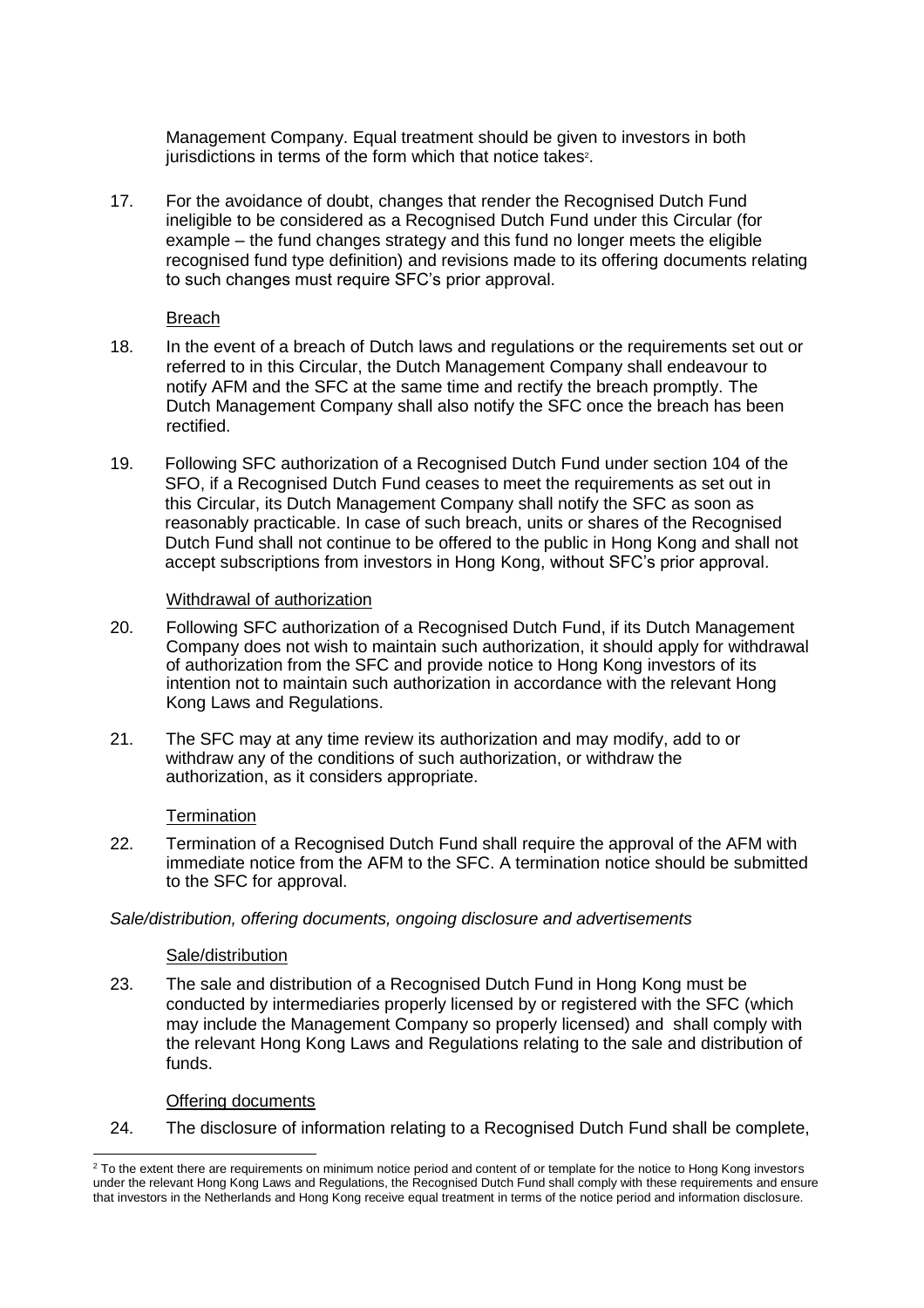accurate, fair, clear, effective, and shall be capable of being easily understood by investors.

- 25. The offering documents of a Recognised Dutch Fund must be up-to-date and contain information necessary for investors to be able to make an informed judgement of the investment proposed to them.
- 26. A Recognised Dutch Fund may use the prospectus registered by AFM. Unless otherwise provided for in this Circular, matters such as the type of documents, content, format, frequency of update and the updating procedures shall comply with the applicable Dutch laws and regulations and the provisions of its constitutive documents. In addition, the AFM-registered prospectus must be supplemented by a Hong Kong covering document to comply with the disclosure requirements set out in Annex A<sup>3</sup> and to disclose any other information which may have a material impact on the investors in Hong Kong. The offering documents and the Hong Kong covering document shall not contain any information that would be inconsistent with the offering documents authorized by the AFM and/or inaccurate/misleading regarding the Recognised Dutch Fund.
- 27. The Dutch Management Company shall take reasonable steps and measures to ensure that the offering documents of a Recognised Dutch Fund and their changes are made available to the investors in the Netherlands and Hong Kong at the same time (so far as is reasonably practicable given the different time zones and public holidays of the jurisdictions).

### Ongoing disclosure

- 28. The Dutch Management Company shall take reasonable steps and measures to ensure that the ongoing disclosure of information of a Recognised Dutch Fund (including periodic financial reports, notices and announcements) is dispatched and made available to the investors in the Netherlands and Hong Kong at the same time (so far as is reasonably practicable given the different time zones and public holidays of the jurisdictions) and, in the case of suspension of dealings, immediately notify the SFC. A Recognised Dutch Fund shall comply with the requirements set out in Annex A and, on an ongoing basis, disclose any other information which may have a material impact on the investors in Hong Kong.
- 29. Subject to paragraph 30, a Recognised Dutch Fund may use its Dutch financial reports as the basis for distribution in Hong Kong, provided that the reports are supplemented by the additional information and meet the other requirements set out in Annex A.

### **Language**

- 30. The offering documents and notices to investors in Hong Kong of a Recognised Dutch Fund must be provided in both English and Chinese.
- 31. The constitutive documents and financial reports of a Recognised Dutch Fund must be made available to investors in Hong Kong in either English or Chinese. The language in which these documents are made available to investors in Hong Kong should be clearly disclosed in the offering documents.

 $\overline{a}$ <sup>3</sup> A disclosure requirement in Annex A would be considered met if the relevant disclosure is already included in the prospectus registered by AFM. The Recognised Dutch Fund does not need to duplicate the disclosure in the Hong Kong covering document.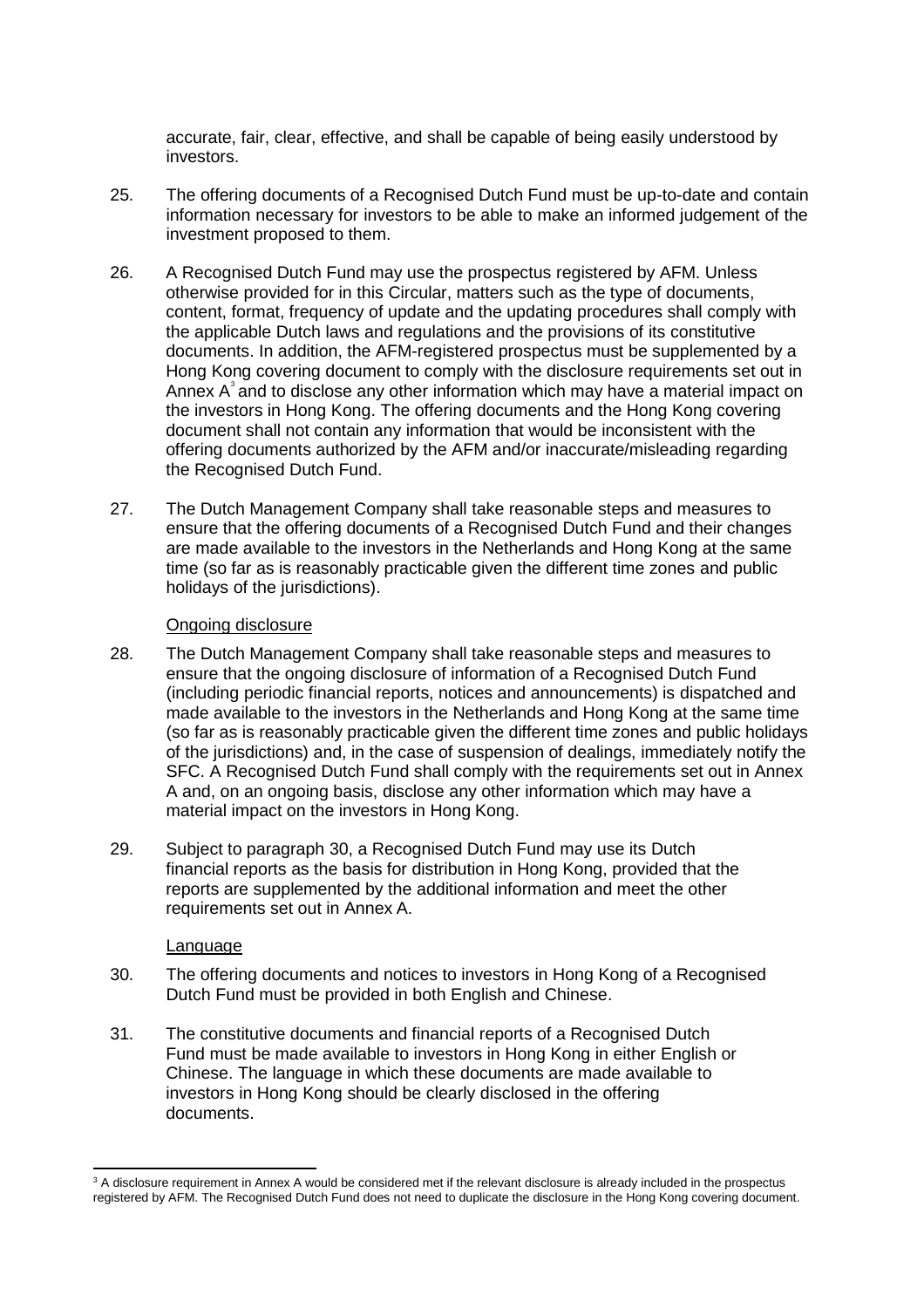### Advertisement

32. All advertisements in relation to the Recognised Dutch Fund issued in Hong Kong shall comply with the relevant Hong Kong Laws and Regulations, in particular, the Advertising Guidelines Applicable to Collective Investment Schemes Authorized under the Product Codes.

Fees

33. For offering to the public in Hong Kong, the Recognised Dutch Fund/Dutch Management Company will be subject to the applicable (i) application, (ii) authorization and (iii) annual fees. The Recognised Dutch Fund/Dutch Management Company must ensure that any SFC invoiced fees in respect of the Recognised Dutch Fund are paid.

### **Requirements applicable to each specific type of Recognised Dutch Funds**

34. In general, the SFC will deem a Recognised Dutch Fund to have complied substantially with the requirements of the UT Code. There are, however, requirements with which each specific type of Recognised Dutch Funds must comply. Please refer to Annex A for details.

### **Application process**

- 35. The SFC understands that this marks the first time Recognised Dutch Funds may seek authorization from the SFC. The SFC therefore encourages applicants to consult the Investment Products Division early for any clarification or guidance as to how the relevant requirements may apply and be complied with in light of their specific circumstances.
- 36. The SFC may issue other circulars, frequently asked questions and other documents from time to time to provide practical guidance to the industry. Please refer to the SFC's website or contact the Investment Products Division.
- 37. Applicants shall request the AFM to provide directly to the SFC a certificate confirming that the Eligibility Requirements listed in Annex B to this Circular are met. The SFC will not be able to take up an application if no such certificate is received from the AFM. Further details of the MRF application process for a Recognised Dutch Fund seeking authorization from the SFC are set out in the Information Checklist, which is available at the SFC's website <http://www.sfc.hk/web/EN/forms/products/forms.html> starting from today.

**Investment Products Division Securities and Futures Commission**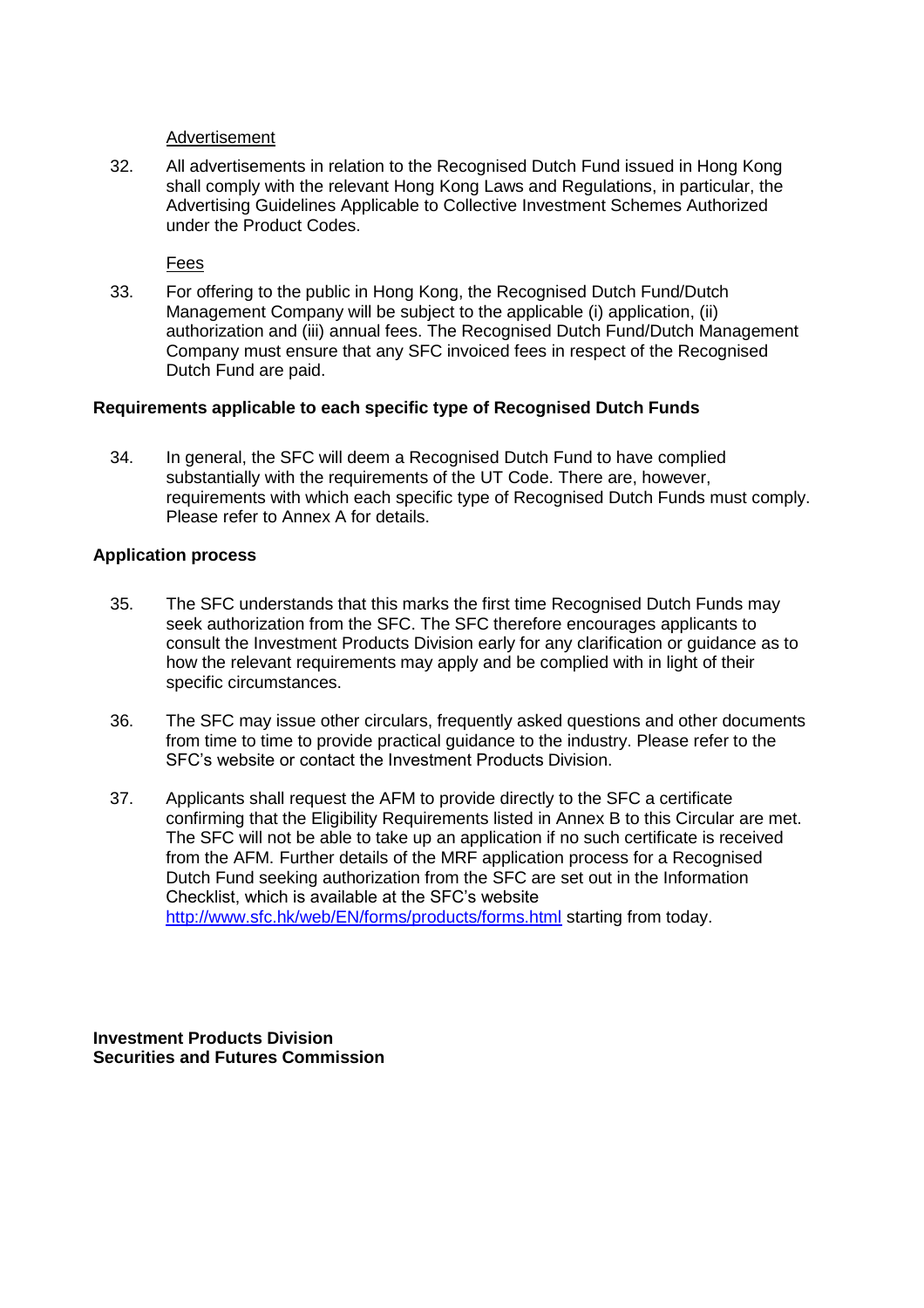<span id="page-17-0"></span>

### **Annex A**

### *Requirements in the Overarching Principles Section of the SFC Handbook (Overarching Principles Section) and UT Code to be complied with by all Recognised Dutch Fund[s4](#page-17-0)*

|                                                                                                                       | <b>Relevant provisions in the Overarching</b><br><b>Principles Section and UT Code</b>                                                                                                                                                                       |
|-----------------------------------------------------------------------------------------------------------------------|--------------------------------------------------------------------------------------------------------------------------------------------------------------------------------------------------------------------------------------------------------------|
| 1. General requirements                                                                                               |                                                                                                                                                                                                                                                              |
| Mention of SFC authorization                                                                                          | 1.10 of the Overarching Principles Section                                                                                                                                                                                                                   |
| Naming of a Recognised Dutch Fund                                                                                     | 5.1 and 5.2 of the Overarching Principles Section                                                                                                                                                                                                            |
| Availability of constitutive documents                                                                                | 5.10(c) of the UT Code                                                                                                                                                                                                                                       |
| Investment in other funds                                                                                             | 7.11D of the UT Code                                                                                                                                                                                                                                         |
| Jurisdiction                                                                                                          | 9.10 of the UT Code                                                                                                                                                                                                                                          |
| Self-managed schemes                                                                                                  | A self-managed scheme must appoint a Dutch<br>management company that is authorized by the<br>AFM to manage UCITS in accordance with article<br>4:58 of the Dutch Act on Financial Supervision<br>(Wet op het financieel toezicht) as investment<br>manager. |
|                                                                                                                       |                                                                                                                                                                                                                                                              |
| 2. Operational requirements                                                                                           |                                                                                                                                                                                                                                                              |
| Scheme documentation, pricing,<br>issue and redemption of<br>units/shares, fees                                       | Chapter 6 of the UT Code, except for $6.6 - 6.8$ , and<br>6.15                                                                                                                                                                                               |
| Valuation and pricing, pricing errors,<br>suspension and deferral of dealings,<br>transactions with connected persons | Chapter 10 of the UT Code                                                                                                                                                                                                                                    |

<sup>4</sup> For the avoidance of doubt, Recognised Dutch Funds and their management companies should also comply with the FAQs on the Netherlands-Hong Kong Mutual Recognition of Funds and other relevant Frequently Asked Questions (FAQs) issued by the SFC from time to time, including, FAQs on Advertising Materials of Collective Investment Schemes Authorized under the Product Codes, FAQs on the Code on Unit Trusts and Mutual Funds, FAQs on Post Authorization Compliance Issues of SFC- authorized Unit Trusts and Mutual Funds, FAQs on SFC Authorization of UCITS Funds.

Amended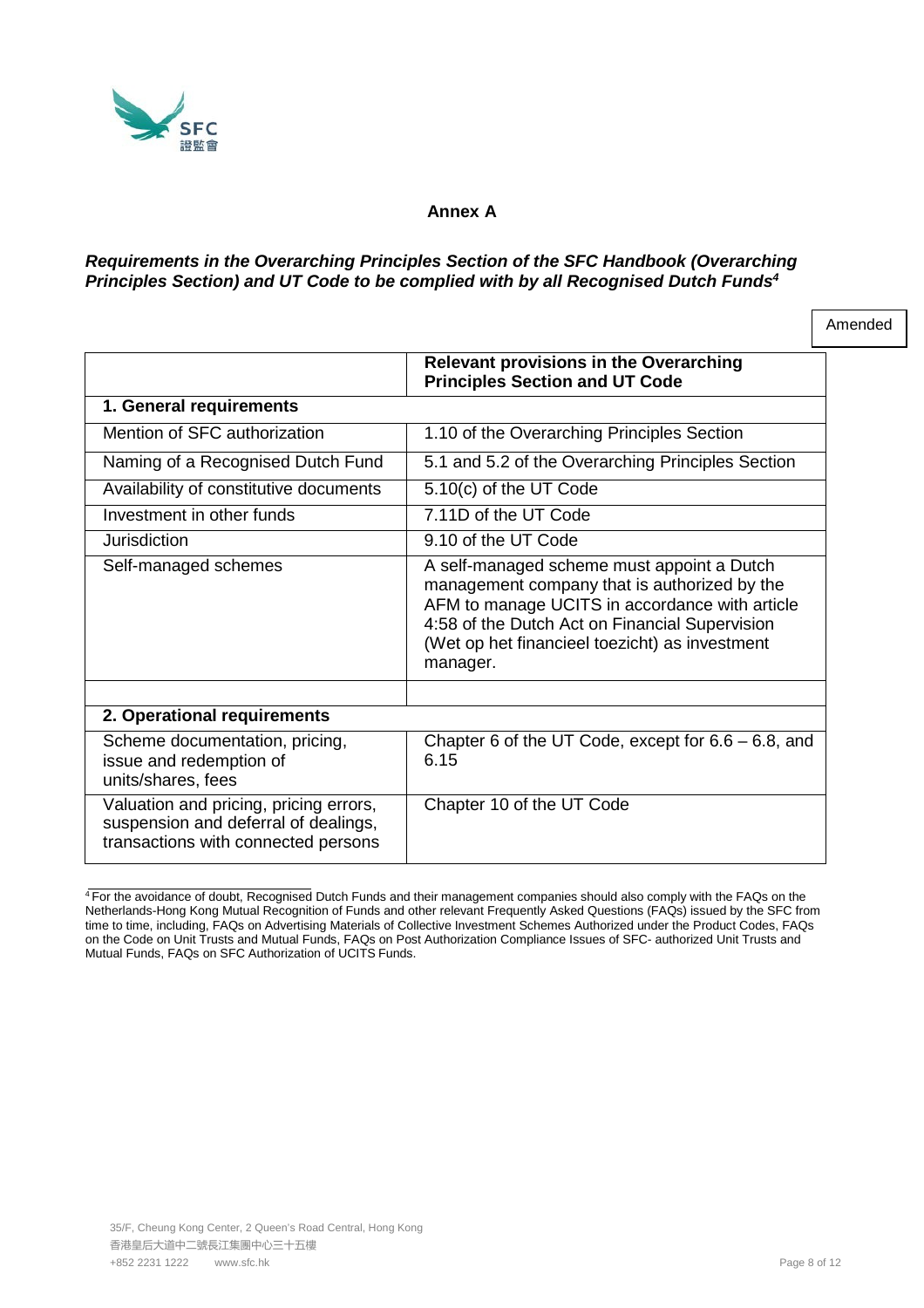

| 3. Disclosure requirements in relation to offering documents                                                               |                                                                                                                                                                                                                                                                                                                |  |
|----------------------------------------------------------------------------------------------------------------------------|----------------------------------------------------------------------------------------------------------------------------------------------------------------------------------------------------------------------------------------------------------------------------------------------------------------|--|
| Language                                                                                                                   | 5.6 of the Overarching Principles Section                                                                                                                                                                                                                                                                      |  |
| Product key facts statement                                                                                                | 6.5 – 6.8 of the Overarching Principles Section and<br>6.2A of the UT Code                                                                                                                                                                                                                                     |  |
| Use of disclaimers                                                                                                         | 6.12 of the Overarching Principles Section                                                                                                                                                                                                                                                                     |  |
| Enquiries and complaints handling                                                                                          | 7.4 of the Overarching Principles Section                                                                                                                                                                                                                                                                      |  |
| Multimanager schemes                                                                                                       | Note (2) to 5.5(b) of the UT Code                                                                                                                                                                                                                                                                              |  |
| Use of financial derivative instruments<br>for investment purpose                                                          | 8.9(j) of the UT Code                                                                                                                                                                                                                                                                                          |  |
| Information to be disclosed in the                                                                                         | Appendix C to the UT Code, except for C2                                                                                                                                                                                                                                                                       |  |
| offering document                                                                                                          | (regarding Securities Financing Transactions) and<br>C2A                                                                                                                                                                                                                                                       |  |
|                                                                                                                            |                                                                                                                                                                                                                                                                                                                |  |
| 4. Disclosure and reporting requirements                                                                                   |                                                                                                                                                                                                                                                                                                                |  |
| General obligation of trustee/custodian                                                                                    | 4.5(f) of the UT Code                                                                                                                                                                                                                                                                                          |  |
| Scheme changes, notifications,<br>ongoing disclosures, reporting,<br>withdrawal of authorization, merger<br>or termination | Chapter 11 of the UT Code, except for 11.1(a) and<br>11.6A                                                                                                                                                                                                                                                     |  |
| Other documents to be made<br>available to Hong Kong investors as<br>specified in the offering documents                   | Upon request by investors, specific information<br>regarding these documents should be made<br>available to Hong Kong investors in English or<br>Chinese. Information regarding how investors can<br>make such information requests should also be<br>clearly disclosed in the Hong Kong offering<br>documents |  |
| 5. Disclosure requirements in relation to financial reports                                                                |                                                                                                                                                                                                                                                                                                                |  |
| Notes to the accounts                                                                                                      | Items 2 and 3(a) of the "Notes to the Financial                                                                                                                                                                                                                                                                |  |
|                                                                                                                            | Reports" Section of Appendix E to the UT Code                                                                                                                                                                                                                                                                  |  |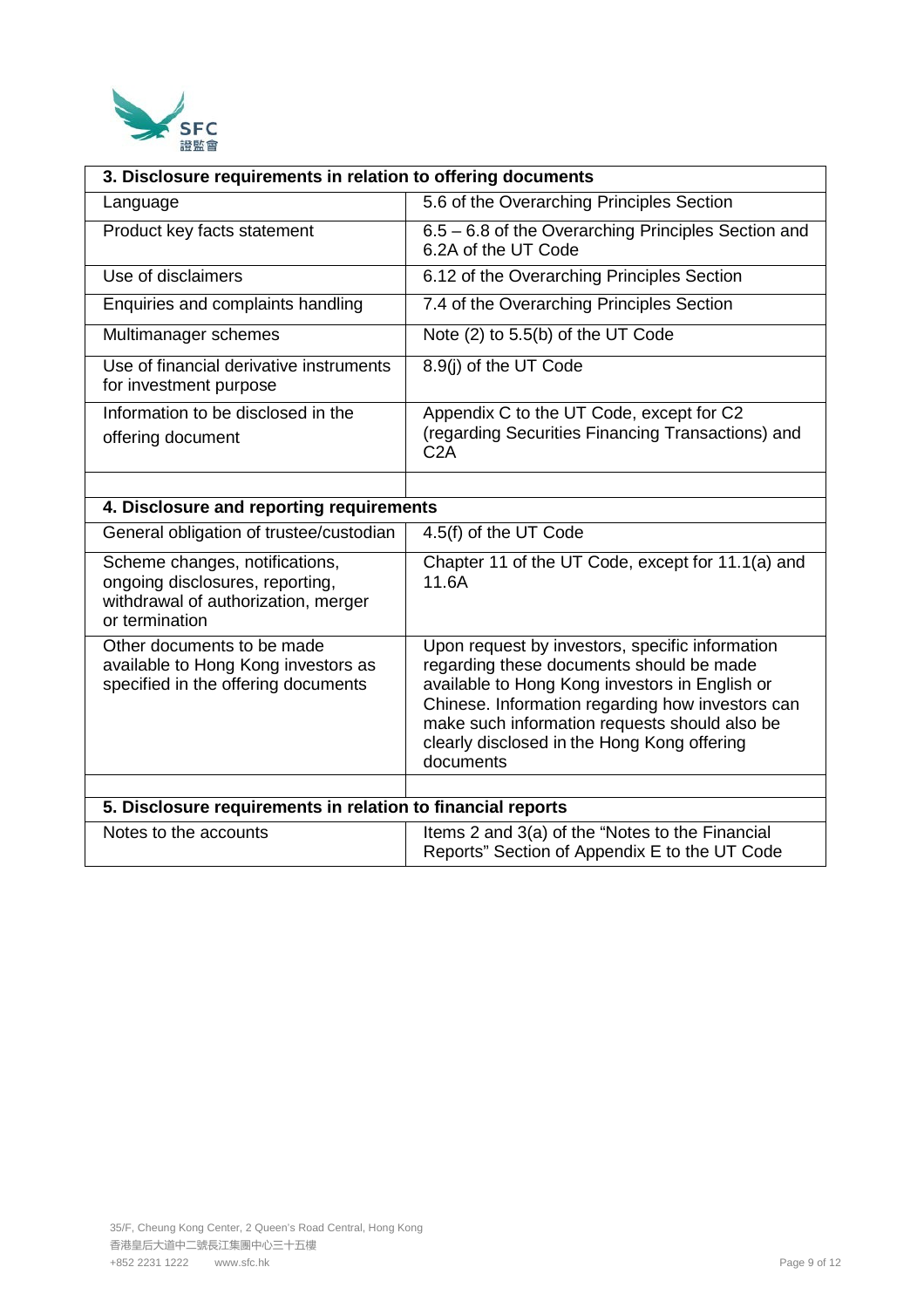

## *Requirements in the UT Code to be complied with by each specific type of Recognised Dutch Funds*

|             | Relevant provisions in the UT Code                                                    |
|-------------|---------------------------------------------------------------------------------------|
| Index funds | 8.6, except for 8.6(a) to (a)(b), 8.6(b) to (c), 8.6(g)<br>to (i) and $8.6(n)$ to (y) |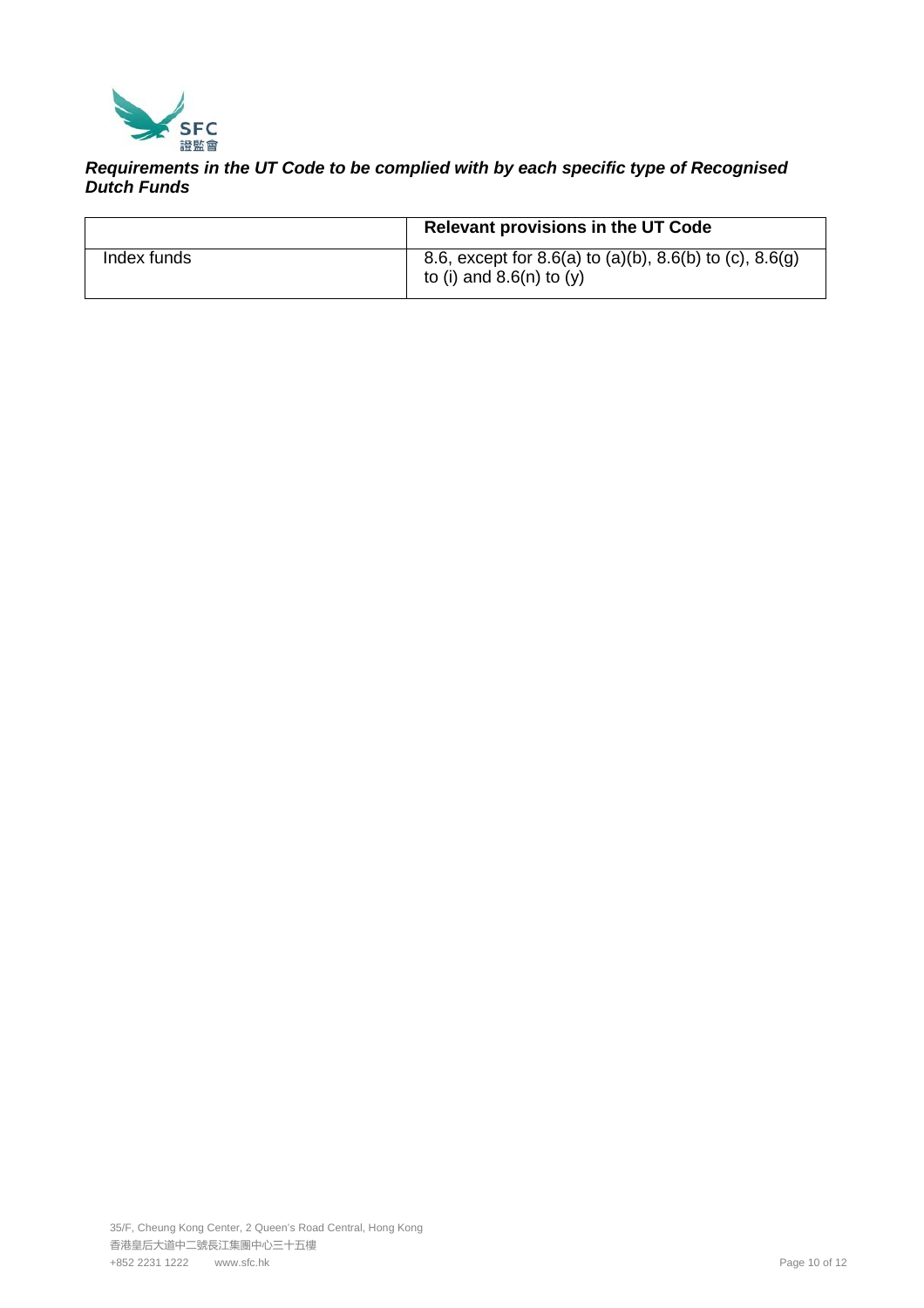## **Annex B Eligibility Requirements**

### Recognised Dutch Fund

- 1. The Recognised Dutch Fund must be established, domiciled and managed in accordance with Dutch laws and regulations and its constitutive documents. It must be an undertaking for collective investment in transferable securities (UCITS) authorized in accordance with Article 5 of Directive 2009/65/EC of the European Parliament and of the Council of 13 July 2009 on the coordination of laws, regulations and administrative provisions relating to undertakings for collective investment in transferable securities which is approved by the AFM for public offering in the Netherlands under paragraph 2.2.7.1a (article 2:69b and onwards) of the Dutch Act on Financial Supervision (*Wet op het financieel toezicht*) .
- 2. Recognised Dutch Funds applying for SFC authorization must fall within one or more than one of the following eligible fund types $6$ :
	- a. general equity funds, bond funds and mixed funds; and
	- b. index funds (other than exchange-traded funds).
- 3. The Recognised Dutch Fund must not use leverage (arising from derivatives) exceeding 100% of the fund's net asset value as calculated under the commitment approach or as calculated under a calculation method deemed equivalent by both the AFM and the SFC as provided under article 42 of Directive 2010/43/EU.<sup>7</sup>
- 4. The Recognised Dutch Fund must not invest (i) in physical commodities including precious metals or commodity based investment or real estate, (ii) crypto-assets or crypto-currencies, or (iii) certificates representing the assets referred to under (i) or (ii).
- 5. The Recognised Dutch Fund must not have share classes with hedging arrangements other than currency hedging.
- 6. Should the Recognised Dutch Fund charge a performance fee, the fee must be clearly disclosed in the offering documents.

### Dutch Management Company

7. The Recognised Dutch Fund must be managed by a Dutch Management Company that is approved by the AFM to manage UCITS pursuant to Dutch laws and regulations in accordance with paragraph 2.2.7.1a (article 2:69b and onwards) of the Dutch Act on Financial Supervision (*Wet op het financieel toezicht*).

<sup>&</sup>lt;sup>6</sup> Please note that these are not legally defined categories. They have no statutory legal meaning, but are merely indications. Recognised Dutch Funds shall need confirmation by the AFM that they fall within one or more than one of the eligible fund types during the application process.

<sup>&</sup>lt;sup>7</sup> European Commission Directive 2010/43/EU of 1 July 2010 implementing Directive 2009/65/EC of the European Parliament and of the Council as regards organisational requirements, conflicts of interest, conduct of business, risk management and content of the agreement between a depositary and a management company.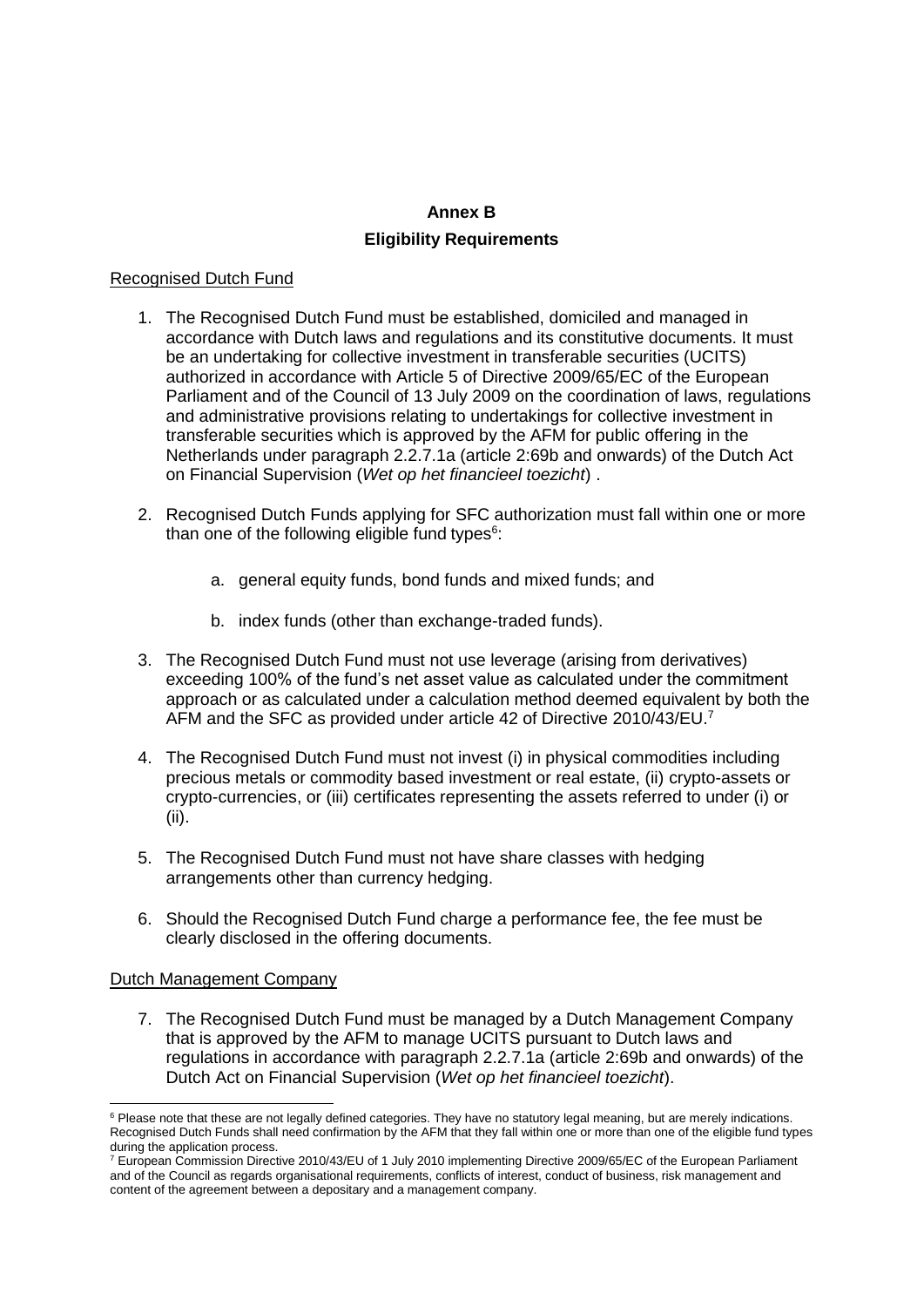- 8. The Dutch Management Company of a Recognised Dutch Fund must not have been the subject of any major regulatory or enforcement actions by the AFM in the past 3 years or, if it has been established for less than 3 years, since the date of its establishment.
- 9. The Dutch Management Company may delegate the investment management functions to any person, provided that such delegation is accepted under Dutch laws and regulations for Dutch-domiciled UCITS approved for public offering, the Dutch Management Company remains responsible for any action of its delegate(s) and such delegate operates in one of the acceptable inspection regimes recognized under 5.1 of the UT Code.

### Recognised Dutch Fund's depositaries

10. The Recognised Dutch Fund must have a depositary that is qualified to act as a depositary of Dutch-domiciled UCITS.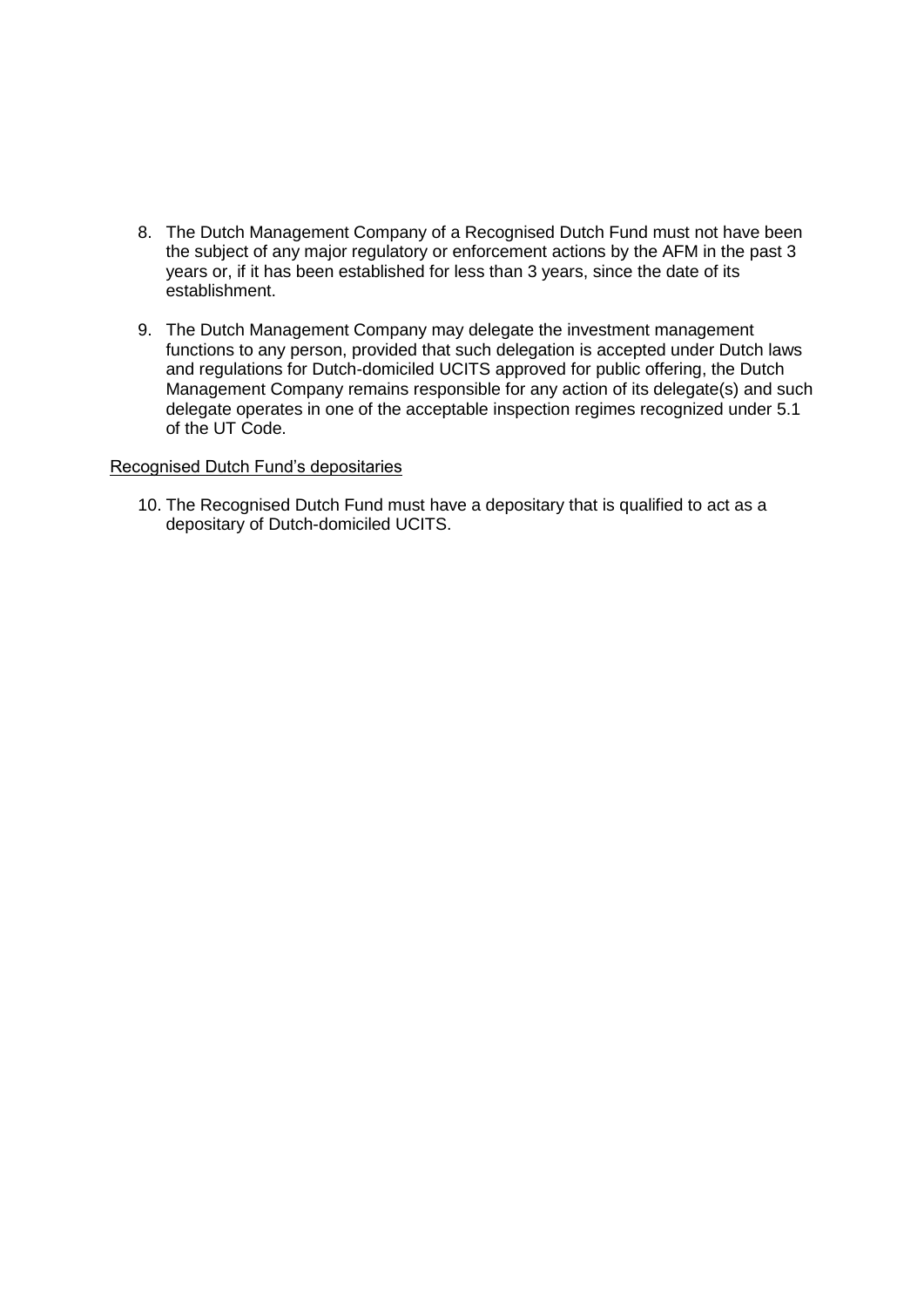# **Appendix B – II – AFM Circular**

# **AFM Streamlining requirements and process for mutual recognition of Recognised Hong Kong Funds**

### **15 May 2019**

### **AFM-SFC Mutual Recognition of Funds (MRF) between the Netherlands and Hong Kong**

1. The Autoriteit Financiële Markten (AFM) and the Securities and Futures Commission (SFC) signed a Memorandum of Understanding (MoU) concerning Mutual Recognition of Covered Funds and Management Companies and related cooperation on 15 May 2019. The MoU provides a framework for mutual recognition of units or shares of covered funds to be offered to the public in both markets.

2. For the purpose of this Circular, unless otherwise defined herein, the words beginning with a capital letter refer to the list of definitions set out in article 1 of the MoU.

3. Hereafter, the Hong Kong Funds that are eligible for AFM approval and/or have received AFM approval under the MRF are denoted as "Recognised Hong Kong Funds".

### **General principles**

4. MRF operates on the principles that, in respect of a Recognised Hong Kong Fund that has been authorized by the SFC and is seeking approval or has been approved for offering to the public in the Netherlands:

a. the Recognised Hong Kong Fund shall meet the eligibility requirements in accordance with this Circular and comply with all of the applicable requirements set out in this Circular (see below);

b. the Recognised Hong Kong Fund shall remain authorized by the SFC in Hong Kong and is allowed for public offering to retail investors within Hong Kong;

c. the Recognised Hong Kong Fund shall operate and be managed in accordance with the relevant laws and regulations in Hong Kong and its constitutive documents;

d. the sale and distribution of units or shares of the Recognised Hong Kong Fund in the Netherlands shall comply with the applicable laws and regulations in the Netherlands;

e. the Hong Kong Management Company and the Recognised Hong Kong Fund shall comply with the additional rules released by the AFM in the Netherlands governing the authorization or approval, post-authorization and ongoing compliance, and the sale and distribution of units or shares of the Recognised Hong Kong Fund in the Netherlands.

f. the Hong Kong Management Company of the Recognised Hong Kong Fund shall ensure investors in both Hong Kong and the Netherlands receive fair treatment, including in respect of investor protection, exercise of rights, compensation and disclosure of information; and there must be no arrangements which provide an advantage for investors in Hong Kong and/or the Netherlands that would result in prejudice to the investors in the other jurisdiction, and vice versa; and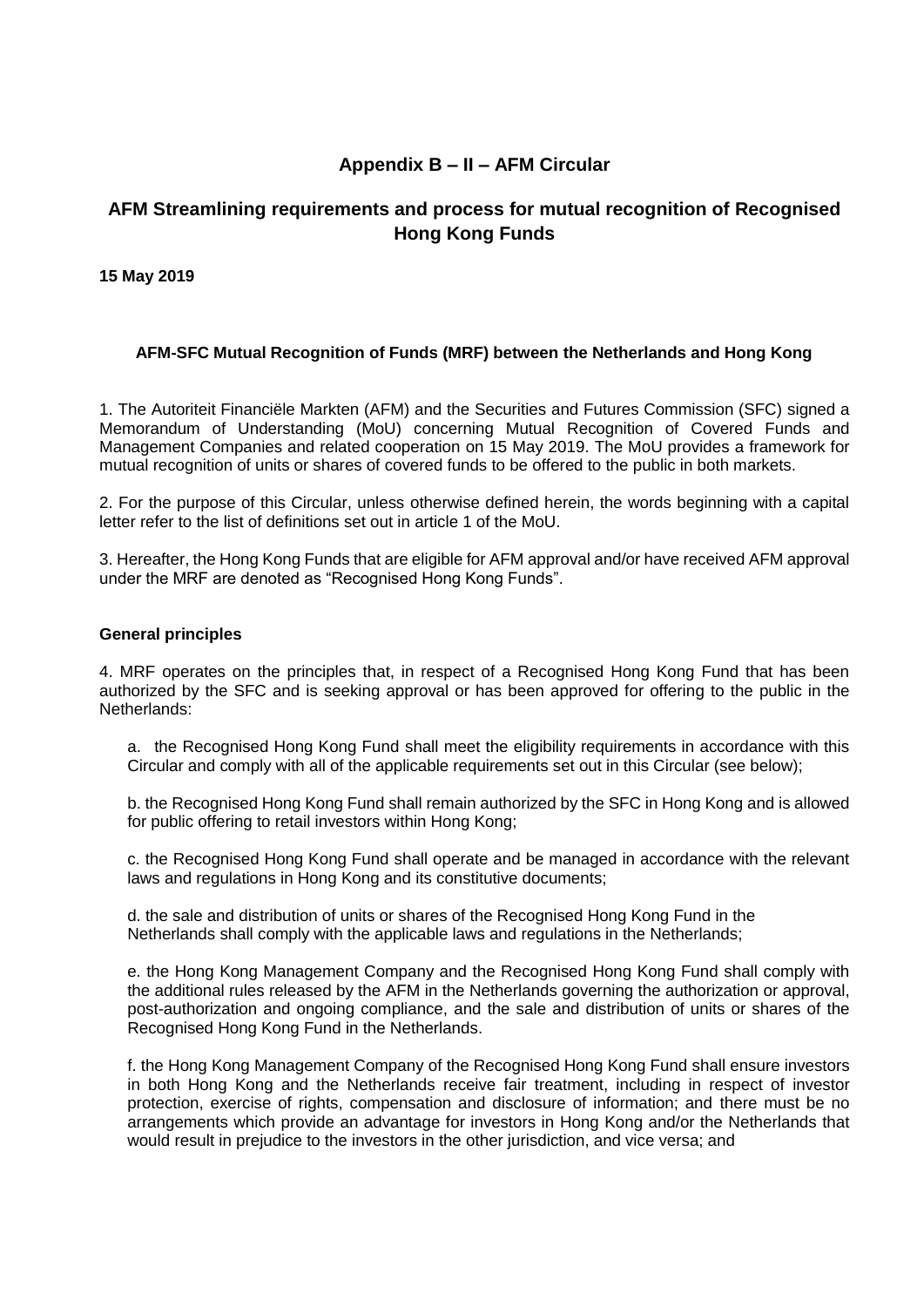g. The ongoing disclosure of information on the Recognised Hong Kong Fund shall be made available to the investors in Hong Kong and the Netherlands at the same time (so far as is reasonably practicable given the different time zones and public holidays of the jurisdictions).

5. In general, the Recognised Hong Kong Funds that are seeking AFM approval or have received AFM approval for offering units or shares to the public in the Netherlands pursuant to article 2:66, paragraph 1, Wft and article 2:73 Wft have to comply with the relevant requirements set out in Annex A to this Circular and the applicable EU and Dutch Domestic laws and regulations (as may be amended or otherwise modified from time to time).

On the basis of the principles set out above, if an eligible Recognised Hong Kong Fund complies with the relevant Hong Kong laws and regulations and the conditions as set out in this Circular, it is generally deemed to have complied in substance with the relevant AFM requirements and will enjoy a streamlined process of approval for offering units or shares to the public in the Netherlands.

6. In view of the differences between the Dutch and the Hong Kong regulatory regimes, and to ensure adequate investor protection and consistency with the existing Dutch regime for authorized retail funds, this Circular sets out the additional requirements with which an eligible Recognised Hong Kong Fund has to comply when applying for AFM approval pursuant to Dutch law for offering units or shares to the public in the Netherlands under the MRF (in accordance with article 2:73 Wft and article 2:66, paragraph 1, Wft), as well as other requirements which a Recognised Hong Kong Fund and a Hong Kong Management Company have to observe after obtaining AFM approval. The SFC will issue separate rules regarding the authorization of eligible Dutch UCITS for public offering in Hong Kong.

7. The AFM will approve with conditions an eligible Recognised Hong Kong Fund for offering, marketing and distribution of units or shares to retail investors in the Netherlands within 8 weeks, <sup>1</sup> provided that the eligible Recognised Hong Kong Fund meets all the eligibility requirements set out in this Circular and that the AFM has received a complete and satisfactory set of Application Documents as described in paragraph 41 below in relation to the application process.

### **Eligibility Requirements and types of Recognised Hong Kong Funds**

8. The Hong Kong Management Company and/or Recognised Hong Kong Fund applying for AFM approval must meet the requirements that adequate protection is afforded to investors, that the arrangements for the Recognised Hong Kong Fund's constitution and for the Hong Kong Management Company must be adequate, and the powers and duties of the Hong Kong Management Company and of the trustee or depositary must be adequate.

9. The eligibility requirements (Eligibility Requirements) are set out in Annex B to this Circular.

10. Recognised Hong Kong Funds applying for AFM approval must fall within one or more than one of the following eligible fund types<sup>2</sup>:

a. general equity funds, bond funds and mixed funds; and

b. index funds (other than exchange-traded funds).

-

The SFC and the AFM may consider extending the MRF to include other types of funds in the future in accordance with the MoU.

<sup>1</sup> Such period may be extended by 4 weeks should additional information be required by the AFM.

<sup>&</sup>lt;sup>2</sup> Please note that these are not legally defined categories. They have no statutory legal meaning, but are merely indications. Recognised Hong Kong Funds shall need confirmation by the SFC that they fall within one or more than one of the eligible fund types during the application process.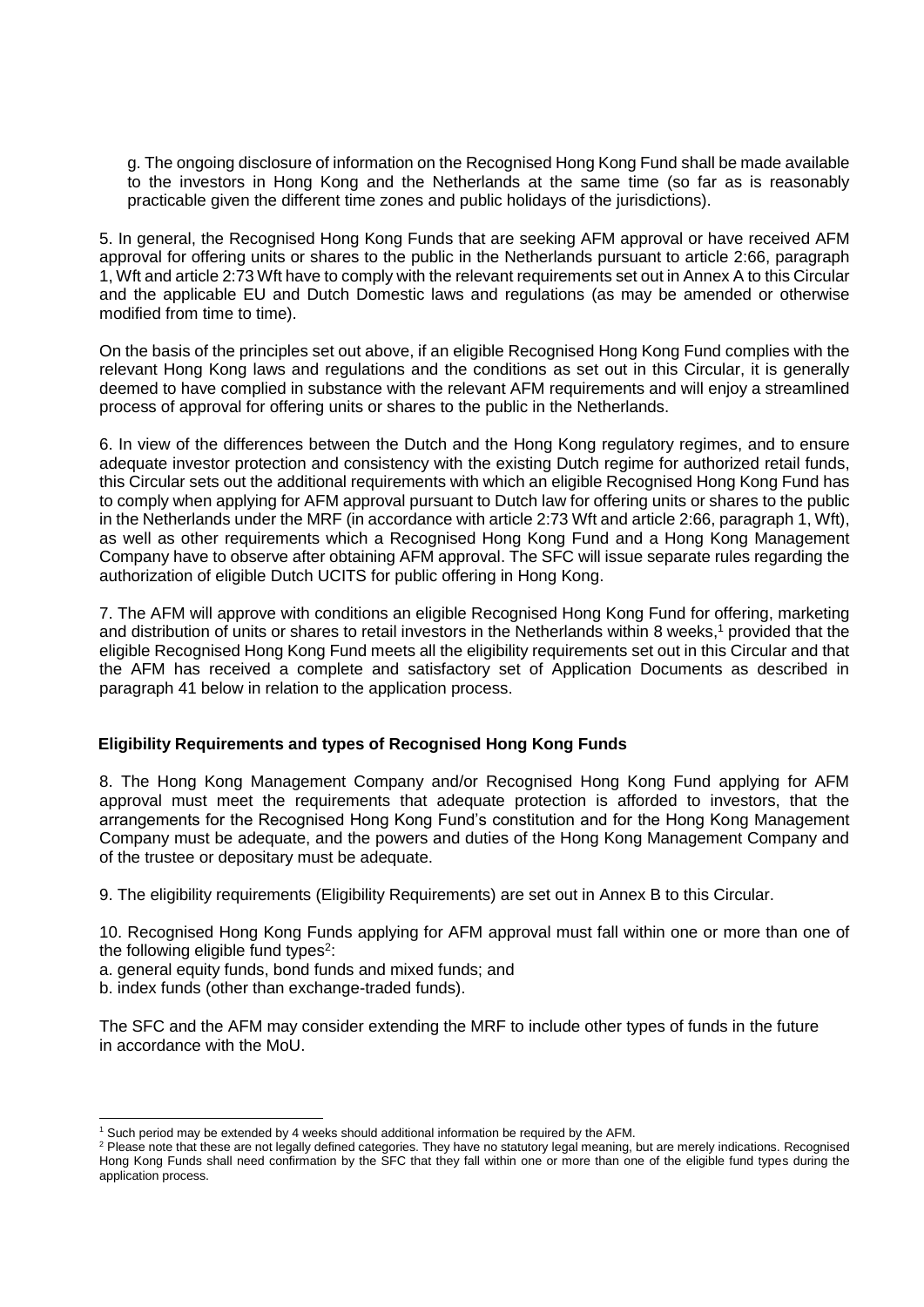11. The Hong Kong Management Company of a Recognised Hong Kong Fund that is seeking AFM approval must indicate to the AFM the fund type within which the Recognised Hong Kong Fund belongs pursuant to paragraph 10 above.

12. All Recognised Hong Kong Funds must comply with the requirements set out under the "Requirements applicable to all Recognised Hong Kong Funds" section below.

### **Requirements applicable to all Recognised Hong Kong Funds**

13. To ensure adequate investor protection and consistency with the existing Dutch regime for approved retail funds, Recognised Hong Kong Funds are required to comply with the requirements set out in paragraphs 14 – 47 below, as well as the relevant requirements as set out in Annex A to this Circular.

### *Representatives in the Netherlands*

14. Each Recognised Hong Kong Fund must appoint a firm in the Netherlands as its representative. Each Recognised Hong Kong Fund must confirm to the AFM the address of the place of business in the Netherlands for service on the Recognised Hong Kong Fund of notices and/or other documents and must keep the AFM updated should these details change.

### *Operational and ongoing requirements*

#### Home Jurisdiction supervision

15. The Recognised Hong Kong Fund must, on an ongoing basis, remain authorized by the SFC for offering to the public in Hong Kong. The Hong Kong Management Company must also remain appropriately licensed by or registered with the SFC for Type 9 regulated activity. Both the Recognised Hong Kong Fund and the Hong Kong Management Company must be subject to ongoing regulation and supervision by the SFC.

### Reporting obligation

16. Hong Kong Management Companies marketing Hong Kong Recognised Funds in the Netherlands are required to comply with the reporting requirements under article 24(1), (2) and (4) of Directive 2011/61/EU. The reporting frequency and the reporting periods are those set out in the ESMA Reporting Guidelines (ESMA/2014/869).

17. In a configuration where a Hong Kong Management Company is marketing Recognised Hong Kong Funds in the Netherlands and in other Member States of the EU, the reporting to the AFM under the requirements of article 24(1), (2) and (4) of Directive 2011/61/EU should only cover the data for those Hong Kong funds that are marketed in the Netherlands.

### **Jurisdiction**

18. The Hong Kong Management Company shall ensure and procure its distributors to ensure that Dutch investors are able to bring actions concerning the Recognised Hong Kong Fund and the Hong Kong Management Company in the courts of the Netherlands.

### Changes to Recognised Hong Kong Funds

19. Changes to a Recognised Hong Kong Fund shall be made in accordance with the applicable Hong Kong and Dutch laws and regulations, the provisions of its constitutive documents and the requirements set out in this Circular.<sup>3</sup> These changes shall be effective upon approval by the SFC or compliance with the appropriate procedures.

<sup>&</sup>lt;u>.</u> <sup>3</sup> For the avoidance of doubt, change in delegate(s) is subject to SFC's prior approval.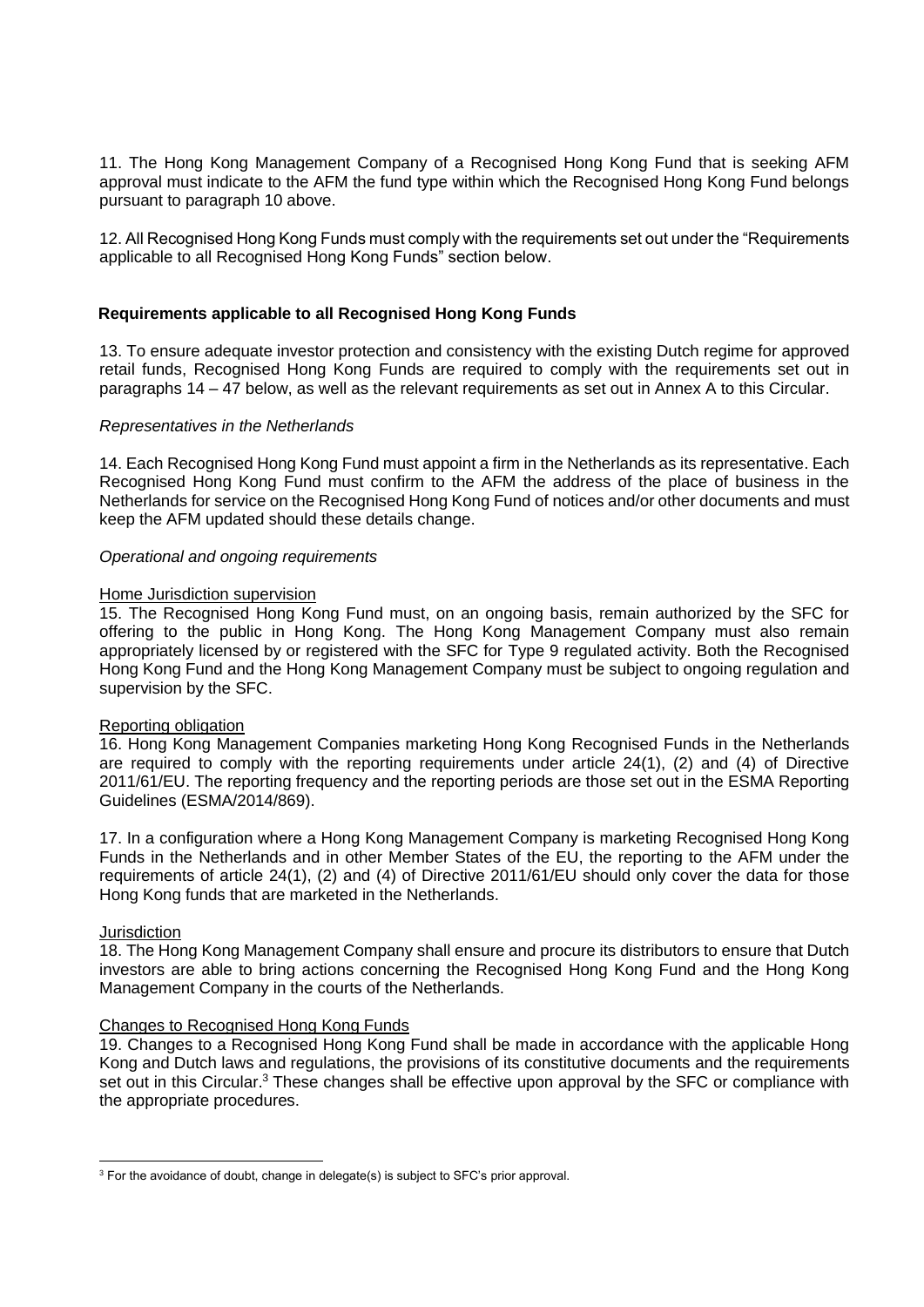20. The SFC shall notify the AFM of any change approved by the SFC in respect of a Recognised Hong Kong Fund approved by the AFM in the Netherlands as soon as possible and in any event within one week from the date of approval.

The SFC will confirm to the AFM that the Recognised Hong Kong Fund effecting such changes continues to meet the Eligibility Requirements as set out in Annex B.

21. Investors in Hong Kong and the Netherlands must be notified at the same time (so far as is reasonably practicable given the different time zones and public holidays of the jurisdictions) about any changes to the Recognised Hong Kong Fund by the Hong Kong Management Company. Equal treatment should be given to investors in both jurisdictions in terms of the form which that notice takes.<sup>4</sup>

22. For the avoidance of doubt, when changes render the Recognised Hong Kong Fund ineligible to be considered as a Recognised Hong Kong Fund under this Circular (for example – the fund changes strategy and this fund can no longer meet the requirements of a Recognized Hong Kong Fund), the Recognised Hong Kong Fund is no longer permitted to offer units or shares to investors in the Netherlands. If the SFC is aware of such changes, it shall notify the AFM as soon as possible.

#### Breach

23. In the event of a breach of Hong Kong laws and regulations or the requirements set out or referred to in this Circular, the Hong Kong Management Company shall endeavor to notify the AFM and the SFC at the same time and rectify the breach promptly. The Hong Kong Management Company shall also notify the AFM once the breach has been rectified.

24. Following AFM approval of a Recognised Hong Kong Fund under article 2:66, paragraph 1, Wft and article 2:73 Wft, if a Recognised Hong Kong Fund ceases to meet the requirements as set out in this Circular, its Hong Kong Management Company shall notify the AFM as soon as reasonably practicable. In case of such breach, units or shares of the Recognised Hong Kong Fund may not continue to be offered to the public in the Netherlands and the Hong Kong Management Company and/or the Recognised Hong Kong Fund may not accept subscriptions from investors in the Netherlands.

### Withdrawal of authorization

25. Following AFM approval of a Recognised Hong Kong Fund, if its Hong Kong Management Company does not wish to maintain such approval, it should apply for withdrawal of approval from the AFM and provide notice to Dutch investors of its intention not to maintain such approval in accordance with the relevant Dutch Laws and Regulations.

26. The AFM may at any time review its approval and may modify, add to or withdraw any of the conditions of such authorisation, or withdraw the authorization, as it considers appropriate.

### **Termination**

27. Termination of a Recognised Hong Kong Fund shall require the approval of the SFC with immediate notice from the SFC to the AFM. A termination notice should be sent to investors in the Netherlands, be published on the website of the Hong Kong Management Company and/or Recognised Hong Kong Fund and submitted to the AFM.

*Sale/distribution, offering documents, ongoing disclosure and advertisements* 

#### Sale/distribution

<u>.</u>

<sup>&</sup>lt;sup>4</sup> To the extent there are requirements on minimum notice period and content of or template for the notice to Dutch investors under the relevant Dutch Laws and Regulations, the Recognised Hong Kong Fund shall comply with these requirements and ensure that investors in Hong Kong and the Netherlands receive equal treatment in terms of the notice period and information disclosure.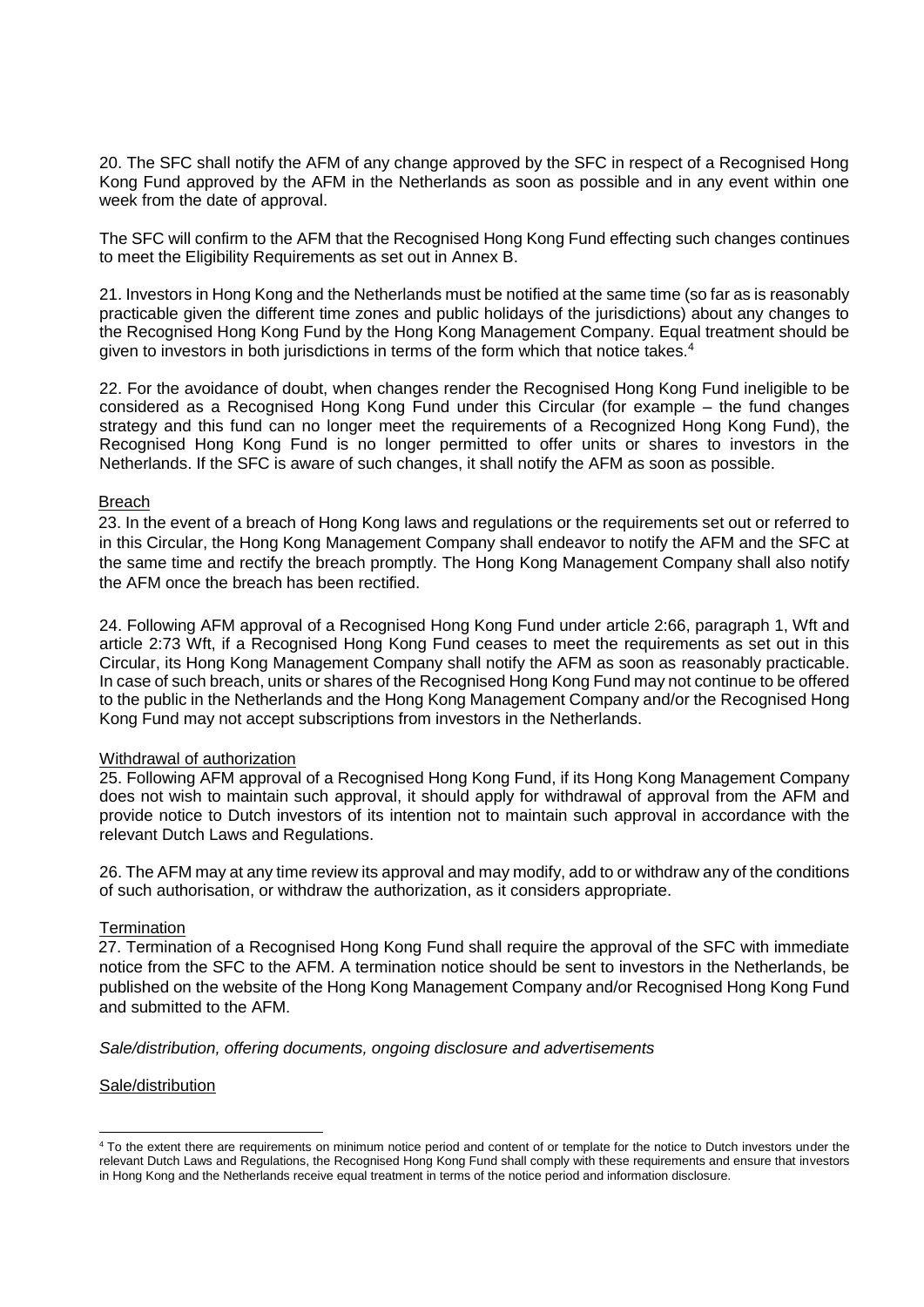28. The sale and distribution of a Recognised Hong Kong Fund in the Netherlands must be conducted by intermediaries properly licensed by or registered with the AFM (which may include the management company so properly licensed) and shall comply with the relevant Dutch Laws and Regulations relating to the sale and distribution of funds.

#### Offering documents

29. The disclosure of information relating to a Recognised Hong Kong Fund shall be complete, accurate, fair, clear, effective, and shall be capable of being easily understood by investors.

30. The offering documents of a Recognised Hong Kong Fund must be up-to-date and contain information necessary for investors to be able to make an informed judgement of the investment proposed to them.

31. A Recognised Hong Kong Fund may use the offering documents authorized by the SFC. Unless otherwise provided for in this Circular, matters such as the type of documents, content, format, frequency of update and the updating procedures shall comply with the applicable Hong Kong laws and regulations and the provisions of its constitutive documents. In addition, the SFC-authorized offering documents must be supplemented by a Dutch covering document to comply with the disclosure requirements set out in Annex A to this Circular<sup>5</sup> and to disclose any other information which may have a material impact on the investors in the Netherlands. The offering documents and the Dutch covering document shall not contain any information that would be inconsistent with the offering documents authorized by the SFC and/or inaccurate/misleading regarding the Recognised Hong Kong Fund.

32. The Hong Kong Management Company shall take reasonable steps and measures to ensure that the offering documents of a Recognised Hong Kong Fund and their changes are made available to the investors in Hong Kong and the Netherlands at the same time (so far as is reasonably practicable given the different time zones and public holidays of the jurisdictions).

### Ongoing disclosure and filing

33. The Hong Kong Management Company shall take reasonable steps and measures to ensure that the ongoing disclosure of information of a Recognised Hong Kong Fund (including periodic financial reports, notices and announcements) is dispatched and made available to the investors in Hong Kong and the Netherlands at the same time (so far as is reasonably practicable given the different time zones and public holidays of the jurisdictions) and, in the case of suspension of dealings, immediately notify the AFM. A Recognised Hong Kong Fund shall comply with the requirements set out in Annex A and, on an ongoing basis, disclose any other information which may have a material impact on the investors in the Netherlands.

34. As soon as reasonably possible, a Recognised Hong Kong Fund must file with the AFM any revised instrument constituting the fund, any revised offering documents, any annual and subsequent half yearly financial reports and any updated UCITS Key Investor Information Document (KIID). 6

35. Subject to paragraph 36, a Recognised Hong Kong Fund may use its Hong Kong financial reports as the basis for distribution in the Netherlands, provided that the reports are supplemented by the additional information and meet the other requirements set out in Annex A to this Circular. The provided information shall include a statement that no other funds than Recognised Hong Kong Funds are open to investments by Dutch investors.

### *Language*

<u>.</u>

<sup>&</sup>lt;sup>5</sup> A disclosure requirement in Annex A would be considered met if the relevant disclosure is already included in the prospectus approved by SFC. The Hong Kong Recognised Fund does not need to duplicate the disclosure in the Dutch covering document.

<sup>&</sup>lt;sup>6</sup> As required by European Commission Regulation (EU) No 583/2010 of 1 July 2010 implementing Directive 2009/65/EC of the European Parliament and of the Council as regards key investor information and conditions to be met when providing key investor information or the prospectus in a durable medium other than paper or by means of a website.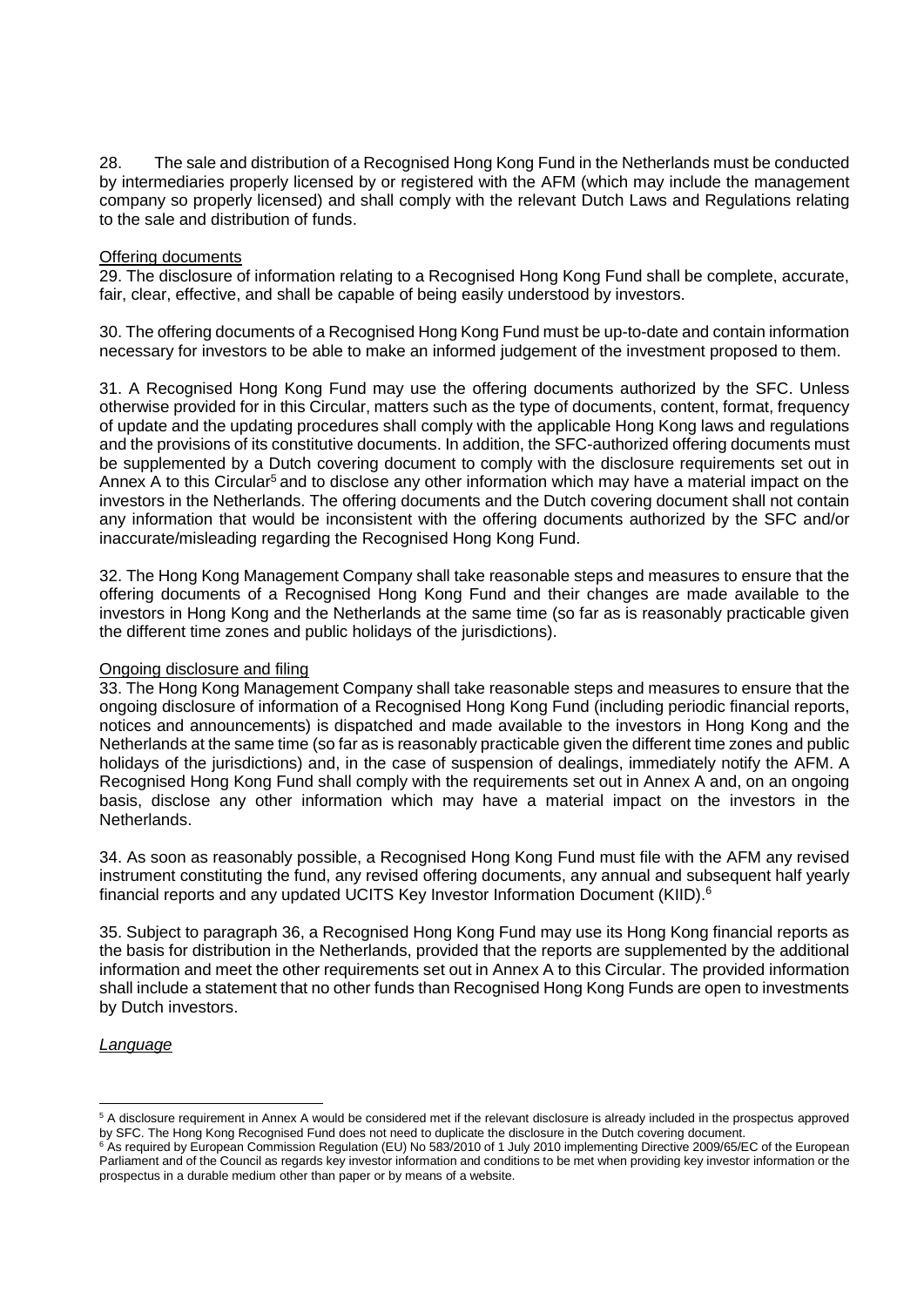36. The offering documents and notices to investors in the Netherlands of a Recognised Hong Kong Fund must be provided in Dutch. The Dutch translation of the offering documents must be certified by a duly authorized or acknowledged translator.

37. The constitutive documents and financial reports of a Recognised Hong Kong Fund must be made available to investors in the Netherlands in either Dutch or English. The language in which these documents are made available to investors in the Netherlands should be clearly disclosed in the offering documents.

#### *Advertisements*

38. All advertisements in relation to the Recognised Hong Kong Fund issued in the Netherlands shall comply with the relevant Dutch Laws and Regulations as set out in Annex A to this Circular.

#### Fees

<u>.</u>

39. For offering to the public in the Netherlands, the Recognized Hong Kong Fund/Hong Kong Management Company will be subject to the applicable (i) application, (ii) authorization and (iii) annual fees. The Recognised Hong Kong Fund/Hong Kong Management Company must ensure that any AFM invoiced fees in respect of the Recognised Hong Kong Fund are paid.

### **Application process**

40. The AFM will approve the Recognised Hong Kong Funds for offering, marketing and distribution of units or shares to investors in the Netherlands provided that it has received from the Hong Kong Management Company or the Recognised Hong Kong Fund a complete set of Application Documents.

41. The following Application Documents shall be provided to the AFM by the applicant directly (except for item b below which shall be provided by the SFC directly to the AFM):

a. a duly signed and completed application form available on the AFM website;

b. a certificate from the SFC confirming that the Eligibility Requirements listed in Annex B to this Circular are met;

d. the offering documents in Dutch;

e. a Key Investor Information Document (KIID) as required by Regulation (EU) No 583/2010 in Dutch<sup>7</sup> 44. Upon receipt of the Application Documents, the AFM will have 10 (ten) working days to assess that all Application Documents have been duly and properly submitted.

42. Provided that the Recognised Hong Kong Fund meets all the applicable requirements set out in this Circular and if no request for information, as described in paragraph 43 below, is issued by the AFM, the AFM will approve with conditions a Recognised Hong Kong Fund within the 8 (eight) week period. The eight-week period will start from the date the AFM confirms that it has received, to its satisfaction, the Application Documents listed in paragraph 41 above. Should a request for information be issued by the AFM, **such period may be extended by 4 weeks** and the AFM will approve a Recognised Hong Kong Fund within the **additional** 4 (four) weeks (the four-week period) provided that all outstanding issues have been addressed to the satisfaction of the AFM.

<sup>7</sup> European Commission Regulation (EU) No 583/2010 of 1 July 2010 implementing Directive 2009/65/EC of the European Parliament and of the Council as regards key investor information and conditions to be met when providing key investor information or the prospectus in a durable medium other than paper or by means of a website.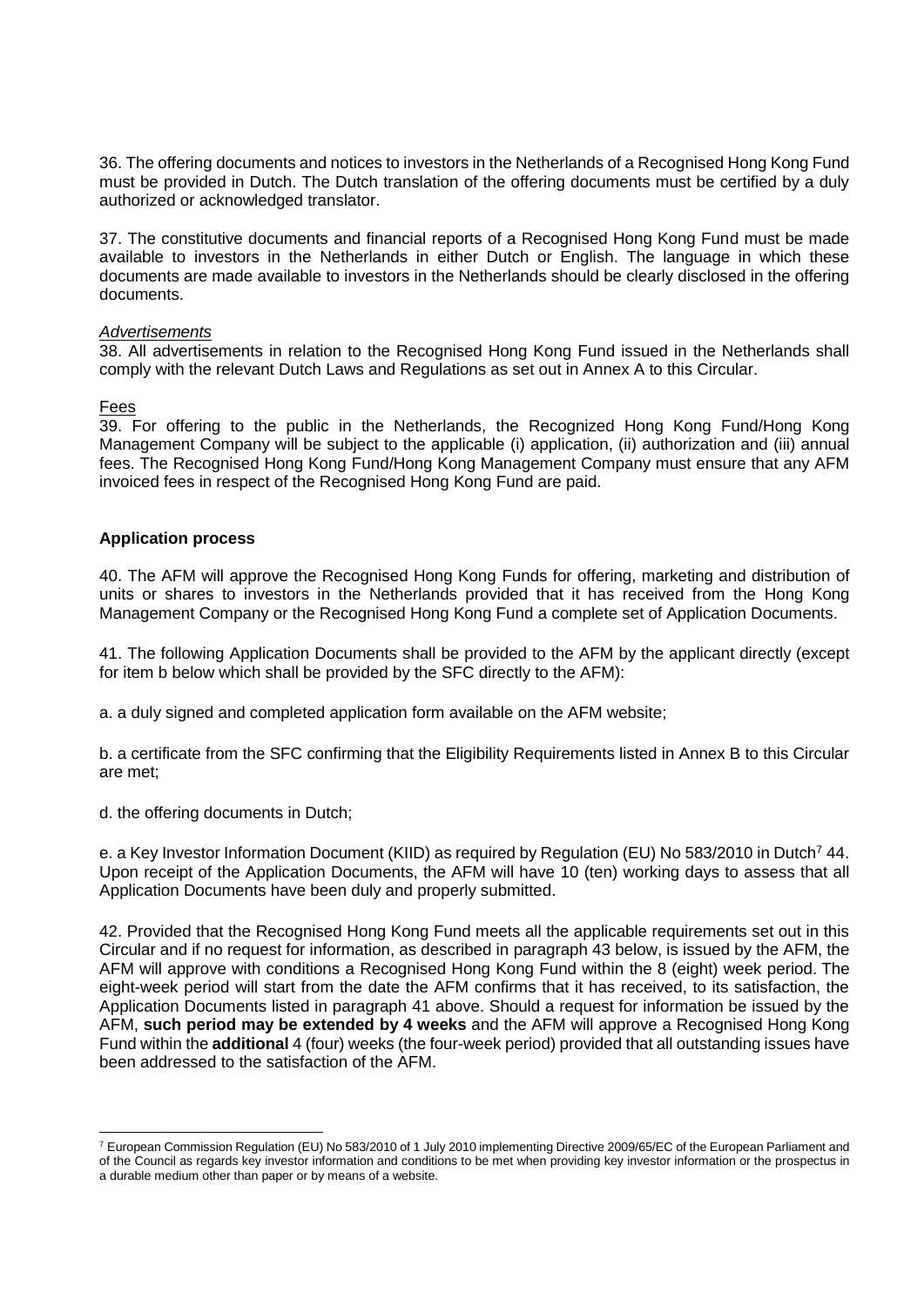43. A request for information may be sent by the AFM for any clarifications relating to paragraphs 14 to 42 and relating to matters in Annex A to this Circular that it considers necessary.

44. The AFM may refuse the application if outstanding issues are not addressed to the satisfaction of the AFM within the **additional** four-week period.

45. Once the AFM approves the Recognised Hong Kong Fund, it will notify the SFC.

46. The application process shall be made through the AFM Digital Portal: <http://www.digitaal.loket.afm.nl/en-US/Pages/default.aspx>

47. The AFM may issue other circulars, frequently asked questions and other documents from time to time to provide practical guidance to the industry. Please refer to the AFM's website.

#### **Strategy, Policy and International Affairs Division**

**Asset Management Division** 

**Legal Affairs Division**

**Autoriteit Financiële Markten**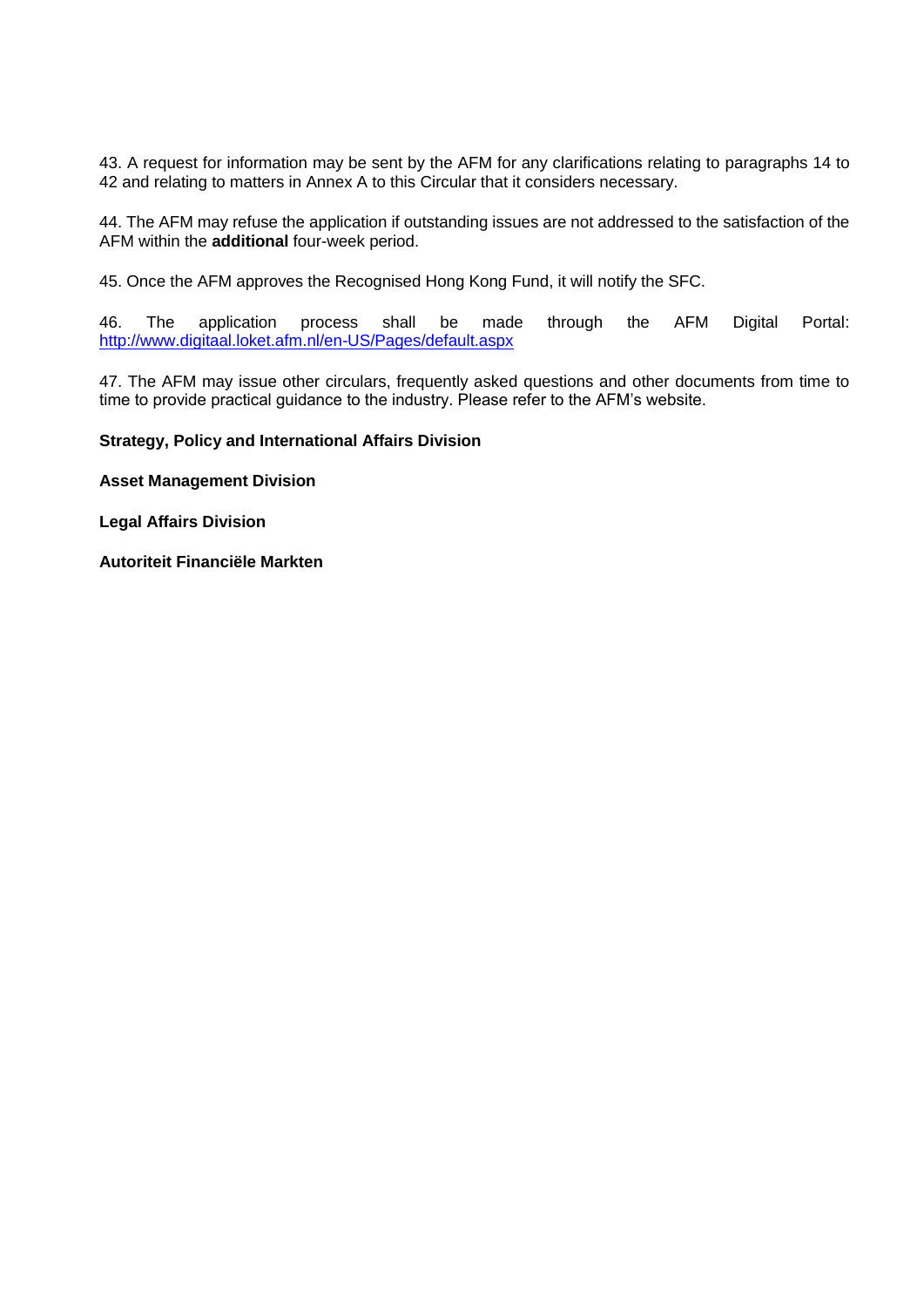### **Annex A**

### **Requirements to be complied with by all Recognised Hong Kong Funds**

### **Dutch statutory and regulatory measures applicable to the marketing of shares or units of Recognised Hong Kong Funds in the Netherlands**

Recognised Hong Kong Funds must comply with statutory and regulatory measures applicable to the marketing of units or shares of collective investment schemes<sup>8</sup> in the Netherlands. Hereafter are quoted the main financial law provisions in the Netherlands stemming from the Dutch Act on Financial Supervision (Wet op het financieel Toezicht (**Wft**)), the Dutch Decree on Conduct of Business Supervision of Financial Undertakings under the Wft (Besluit Gedragstoezicht financiële ondernemingen Wft (**Bgfo**)) and the Further Regulation on Conduct of Business Supervision of Financial Undertakings (Nadere regeling gedragstoezicht financiële ondernemingen Wft (**Nrgfo**)) applicable to the marketing in the Netherlands of share or units of Recognised Hong Kong Funds. For the purposes of Annex A, references to UCITS shall be construed as references to Recognised Hong Kong Funds.

### *Provision of information (KIID and Prospectus)*

### *Relevant Dutch law: Articles 4:19 Wft, 65(2) Bgfo, 66a Bgfo, and 4:49 Wft*

### **Article 4:19 Wft**

1. A financial enterprise shall ensure that the information provided or made available by or on behalf of it in respect of a financial product, financial service or ancillary service, including advertising, does not prejudice information to be provided or made available pursuant to the Dutch Act on Financial Supervision (**Wft**)

2. The information - including advertising, in respect of a financial product, financial service or ancillary service - provided or made available to clients by a financial enterprise must be correct, clear and not misleading.

3. The financial enterprise must ensure that the commercial purpose of the information provided or made available is recognizable as such.

### **Article 65(2) Bgfo**

A provider of units in a UCITS shall provide a key investor information document for each UCITS in which it offers its units.

### **Article 66a Bgfo**

1. Key investor information shall provide information on the following essential elements in respect of the UCITS concerned:

- a. the identification of the UCITS and the relevant supervisory authority;
- b. a short description of the investment objectives and investment policy;
- c. the historical return or, if relevant, future performance scenarios;

d. the costs;

<u>.</u>

<sup>&</sup>lt;sup>8</sup> Under Dutch law, a Recognised Hong Kong Fund would be considered, for the purpose of the following circular, as an alternative investment fund (AIF). Therefore, the marketing rules applicable to the AIF shall apply, except provided otherwise, to their full extent to Recognised Hong Kong Funds.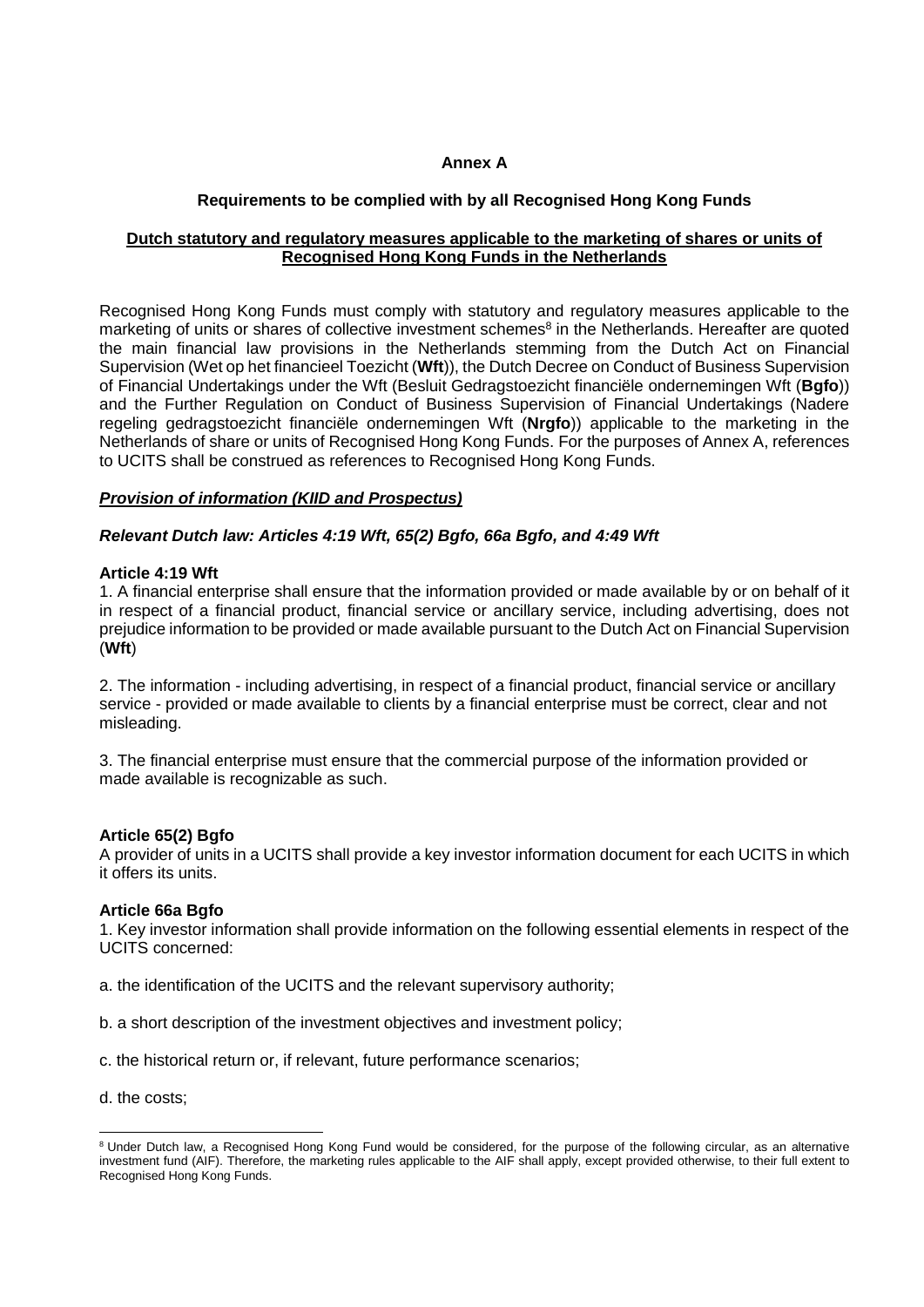e. the risk/reward profile of the unit, including appropriate guidance and warnings in relation to the risks associated with the unit in the relevant UCITS;

2. The essential investment information clearly states:

a. where and how additional information about the offered units and the prospectus can be obtained;

b. that the annual financial accounts and half-yearly figures are available on the website of the manager and that these documents can be obtained from the manager free of charge on request at any time; and

c. in which language the information referred to in subsections a and b is available to the participants.

3. The key investor information is drawn up in such a way that clients can understand the nature and risks associated with the units in a UCITS without any reference to other documents.

4. A translation of the key investor information contains no other changes or additions with respect to the translated document, than necessary because of the translation.

5. With regard to key investor information, further rules have been laid down in European Commission Regulation (EU) No 583/2010 of 1 July 2010 implementing Directive 2009/65/EC of the European Parliament and of the Council as regards key investor information and conditions to be met when providing key investor information or the prospectus in a durable medium other than paper or by means of a website.

#### *Article 4:49 Wft*

1. A management company shall have a prospectus available on its website with regard to each collective investment scheme under its management.

2. The prospectus shall contain at least the following information:

b. a statement from the management company to the effect that the management company itself, the collective investment scheme and any depositary associated with it comply with the additional requirements laid down in this Annex of the MRF.

d. the management company's registration document<sup>9</sup> and

6. On application, the Dutch Authority for the Financial Markets may, whether or not for a fixed period, grant a full or partial dispensation from Subsection (1), as well as from the provisions arising from Subsection (2), if the applicant demonstrates that it cannot reasonably comply with that subsection and that the objectives which Subsection (1) seeks to achieve are achieved in other ways.

#### *Provision of information in Dutch*

#### *Relevant Dutch law: Article 49(2) Bgfo*

#### **Article 49(2) Bgfo**

-

The financial enterprise provides the relevant information in the Dutch language. The information can be provided in another language:

a. if the consumer or client so requests and the financial enterprise has agreed to this;

<sup>9</sup> Article 4:48(1) Wft prescribes that a management company shall have a registration document available on its website that contains information about the management company, the collective investment schemes it manages or intends to manage and any depositaries associated with those schemes.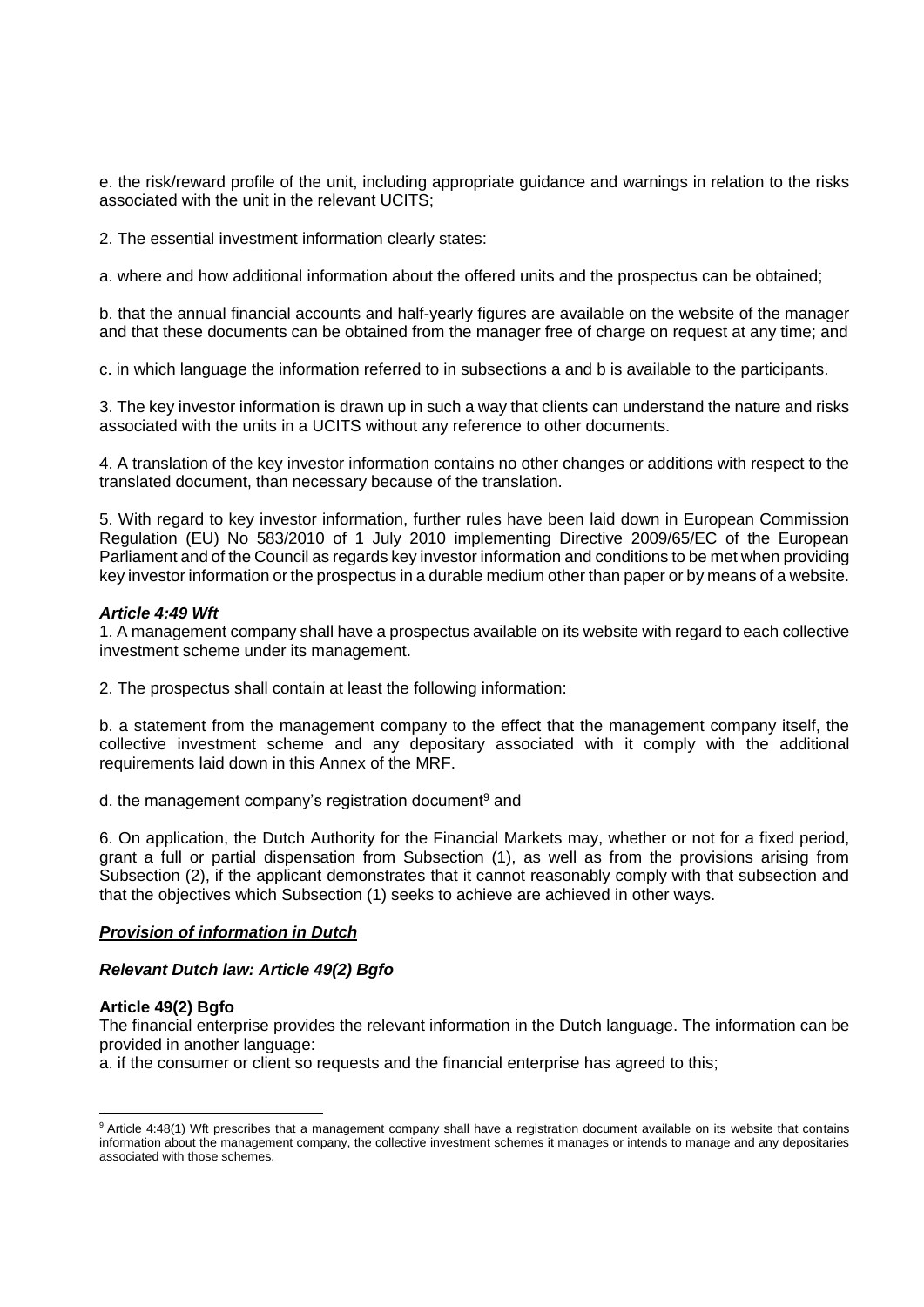b. if the parties have made the choice to apply the law of another state to the agreement concerning a financial product; or

c. if it concerns key investor information and the use of the relevant language has been approved by the Dutch Authority for the Financial Markets.*<sup>10</sup>*

### **Notification of changes**

### *Relevant Dutch law: Article 4:20(3) Wft*

During the term of a contract regarding a financial product, financial service or ancillary service, an investment firm or financial service provider shall inform the consumer or, where it concerns a financial instrument or insurance, the client in time with regard to material changes.

Such changes include:

(a) changes to constitutive documents;

(b) changes of the depositary, management company, investment delegates and Hong Kong Representative, and their regulatory status;

(c) (i) material changes in investment objectives, policies and restrictions of the scheme (including expansion in the purpose or extent of use of financial derivatives instruments for investment purposes); (ii) introduction of new fees and charges, or increase in fees and charges payable out of the property of the scheme or by the investors;

(iii) material changes in dealing arrangements, pricing arrangements or distribution policy of the scheme; and

(d) any other changes that may have a material adverse impact on holders' rights or interests (including changes that may limit holders' ability in exercising their rights.

Consumers or clients must be given a minimum period of one month to step out under the old conditions. This means that the changes may only enter into force after the one month's notice.

### **Advertisements**

### *Relevant Dutch law: Articles 52(1), 52(4), 55 Bgfo*

### **Article 52(1) Bgfo**

If a financial enterprise provides information in an advertisement, other than via television or radio, on a third pillar pension product and complex product insofar as it is an insurance with an investment component or packaged retail investment product, it shall provide information on the most important financial risks of that product, which are made clear inter alia by a risk indicator and, if it concerns an investment object, the most important other risks associated with that product.

#### **Article 52(4) Bgfo**

If a financial enterprise prior to the formation of a third pillar pension product contract provides information on that product, it shall refer to the key information document for pension products or, if it concerns units in a UCITS, to the key investor information.

### **Article 55 Bgfo**

1. An advertisement about a manager of a collective investment scheme, collective investment scheme, manager of a UCITS, or UCITS, mentions at least the following:

<sup>&</sup>lt;u>.</u> <sup>10</sup> Please note that the AFM does not accept any other language than Dutch.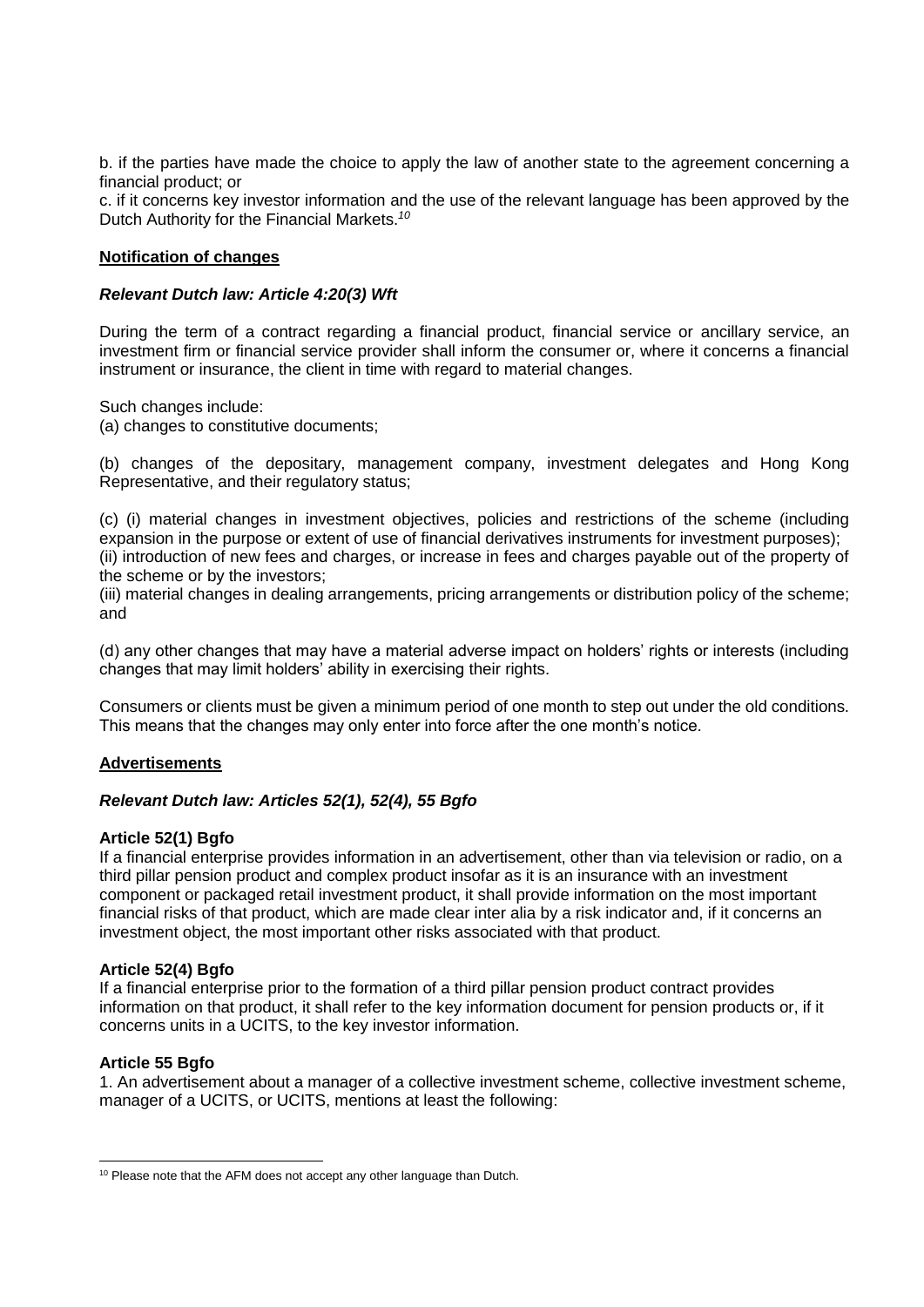a. the name of the manager of a collective investment scheme, collective investment scheme, manager of a UCITS, or UCITS;

b. the fact that it concerns a manager of a collective investment scheme, collective investment scheme, manager of a UCITS, or UCITS;

c. that the manager of a collective investment scheme, collective investment scheme, manager of a UCITS, or UCITS is included in the register held by the Dutch Authority for the Financial Markets; and

d. if it concerns a UCITS: where the prospectus, referred to in Section 4:49(1) of the Wft.<sup>11</sup> is available.

2. Subsections c and d of the first paragraph do not apply to advertising on radio and television.

3. Without prejudice to Article 52, in an advertisement other than via the television or radio regarding a UCITS, where appropriate, attention shall be clearly drawn to the fact that:

a. the UCITS primarily invests in financial derivatives;

b. the UCITS follows a stock or bond index;

c. the value of the assets of the UCITS may fluctuate strongly as a result of the investment policy; or

d. an exemption as referred to in Article 136, paragraph 2,<sup>12</sup> has been granted to the UCITS, mentioning the State, the public body or the international organization that issues or guarantees the financial instruments referred to in Article 136, paragraph 2, in which the UCITS invests more than thirty-five percent of its assets under management.

<sup>&</sup>lt;u>.</u> <sup>11</sup> A management company shall have a prospectus available on its website with regard to each collective investment scheme under its management.

<sup>12</sup> **Article 136(2) Bgfo:** Upon request, the Dutch Authority for the Financial Markets may grant an undertaking for collective investment in transferable securities dispensation from paragraph (1) if:

a. its portfolio includes securities and money market instruments from at least six different issues by an issuing state, public body or international organisation referred to in paragraph (1);

b. the financial instruments of one and the same issue do not exceed 30 percent of the managed assets of the undertaking for collective investment in transferable securities;

c. the issuing state, the public body or the international organisation is specified in the articles or fund regulations of the undertaking for collective investment in transferable securities; and

d. the unit holders in the undertaking for collective investment in transferable securities enjoy protection that is equivalent to the protection resulting from paragraph (1) and Sections 134, 135 and 137.

**Article 136(1) Bgfo:** In derogation from Section 134(1), no more than 35 percent of the managed assets of an undertaking for collective investment in transferable securities may be invested in securities and money market instruments issued or guaranteed by a Member State, a public body with regulatory power in a Member State, a non-Member State or an international organisation to which one or more Member States belong.

**Article 134(1) Bgfo:** Of the managed assets of an undertaking for collective investment in transferable securities, no more than 10 percent shall be invested in securities and money market instruments issued by the same undertaking. An undertaking for collective investment in transferable securities shall invest no more than 20 percent of the managed assets in deposits held with one bank.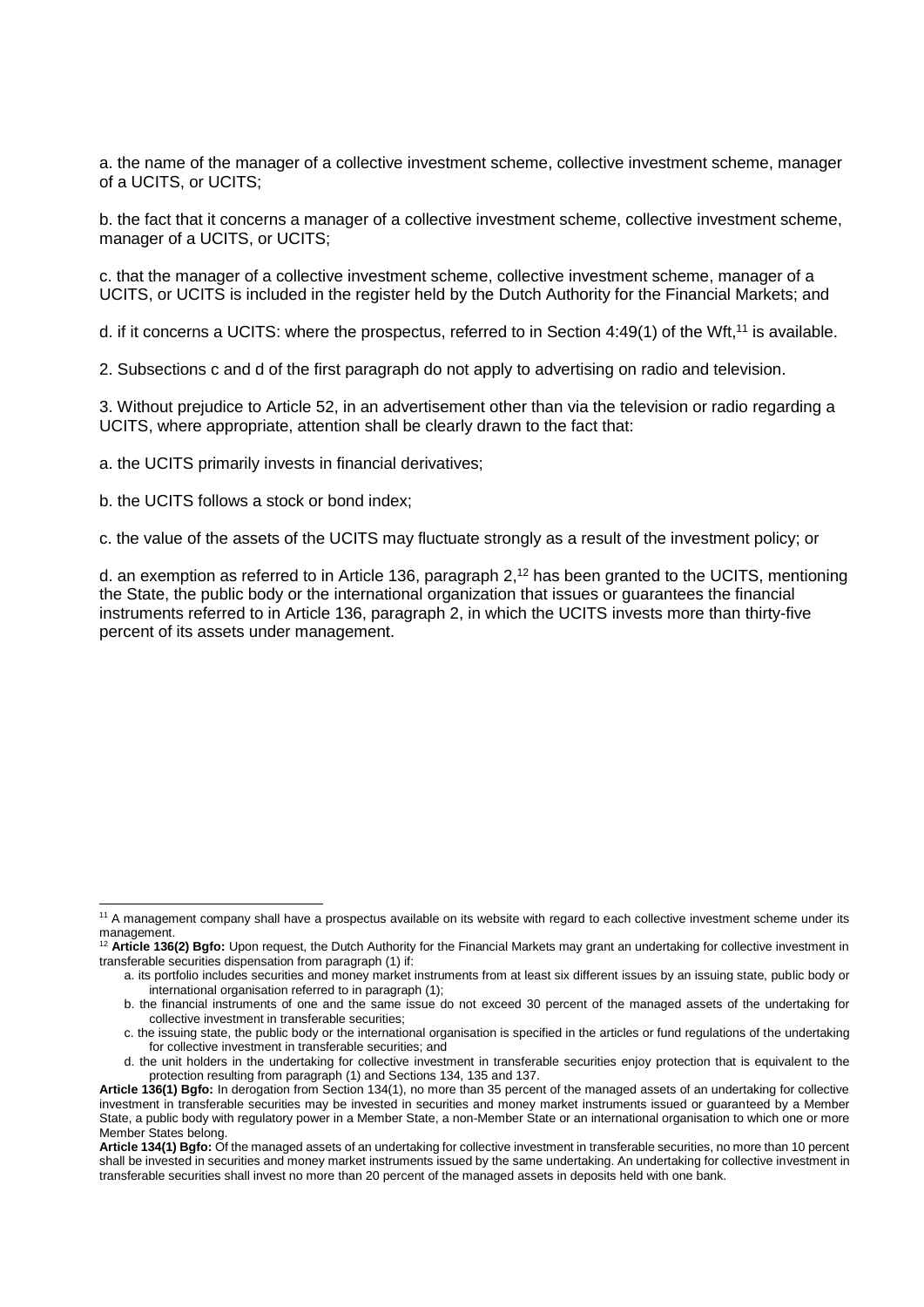### **Annex B**

### **Eligibility Requirements**

### Recognised Hong Kong Fund

- 1. The Recognised Hong Kong Fund must be established, domiciled and managed in accordance with Hong Kong laws and regulations and its constitutive documents and authorized by the SFC for public offering in Hong Kong under section 104 of the SFO.
- 2. Recognised Hong Kong Funds applying for AFM approval must fall within one or more than one of the following eligible fund types<sup>13</sup>:

a. general equity funds, bond funds and mixed funds; and

b. index funds (other than exchange-traded funds).

2. The Recognised Hong Kong Fund's net derivative exposure<sup>14</sup> (as defined in 7.26 of the Code on Unit Trusts and Mutual Funds (UT Code)) must not exceed 100% of the fund's net asset value.

3. The Recognised Hong Kong Fund must not invest (i) in physical commodities including precious metals or commodity based investment or real estate, (ii) crypto-assets or crypto-currencies, or (iii) certificates representing the assets referred to under (i) or (ii).

4. The Recognised Hong Kong Fund must not have share classes with hedging arrangements other than currency hedging.

5. Should the Recognised Hong Kong Fund charge a performance fee, the fee must be clearly disclosed in the offering documents.

### Hong Kong Management Company

6. The Recognised Hong Kong Fund must be managed by a Hong Kong Management Company that is licensed by or registered with the SFC for Type 9 regulated activity (asset management) in accordance with Part V of the SFO that satisfies the requirements in Chapter 5 of the UT Code.

7. The Hong Kong Management Company of a Recognized Hong Kong Fund must not have been the subject of any major regulatory or enforcement actions by the SFC in the past 3 years or, if it has been established for less than 3 years, since the date of its establishment.

8. The Hong Kong Management Company may delegate the investment management functions to any person, provided that such delegation is accepted under Hong Kong laws and regulations for Hong Kong funds authorised for public offering, the Hong Kong Management Company remains responsible for any action of its delegate(s).

### Recognised Hong Kong Fund's depositaries

<u>.</u>

9. The Recognised Hong Kong Fund must have a trustee/depositary that is qualified to act as a trustee/depositary of publicly offered funds. The trustee/depositary shall be subject to prudential supervision (either at an entity level or on a consolidated group basis) of the Hong Kong Monetary Authority (HKMA) (in the case of licensed banks or its subsidiaries), the Mandatory Provident Fund Schemes Authority (MPFA) (in the case of a non-bank trustee) or an acceptable overseas jurisdiction (in

<sup>&</sup>lt;sup>13</sup> Please note that these are not legally defined categories. They have no statutory legal meaning, but are merely indications. Recognised Hong Kong Funds shall need confirmation by the SFC that they fall within one or more than one of the eligible fund types during the application process.

<sup>&</sup>lt;sup>14</sup> Before 1 January 2020, the Recognised Hong Kong Fund must not use leverage as calculated under the commitment approach or have net derivative exposure exceeding 100% of the fund's net asset value (as the case may be).